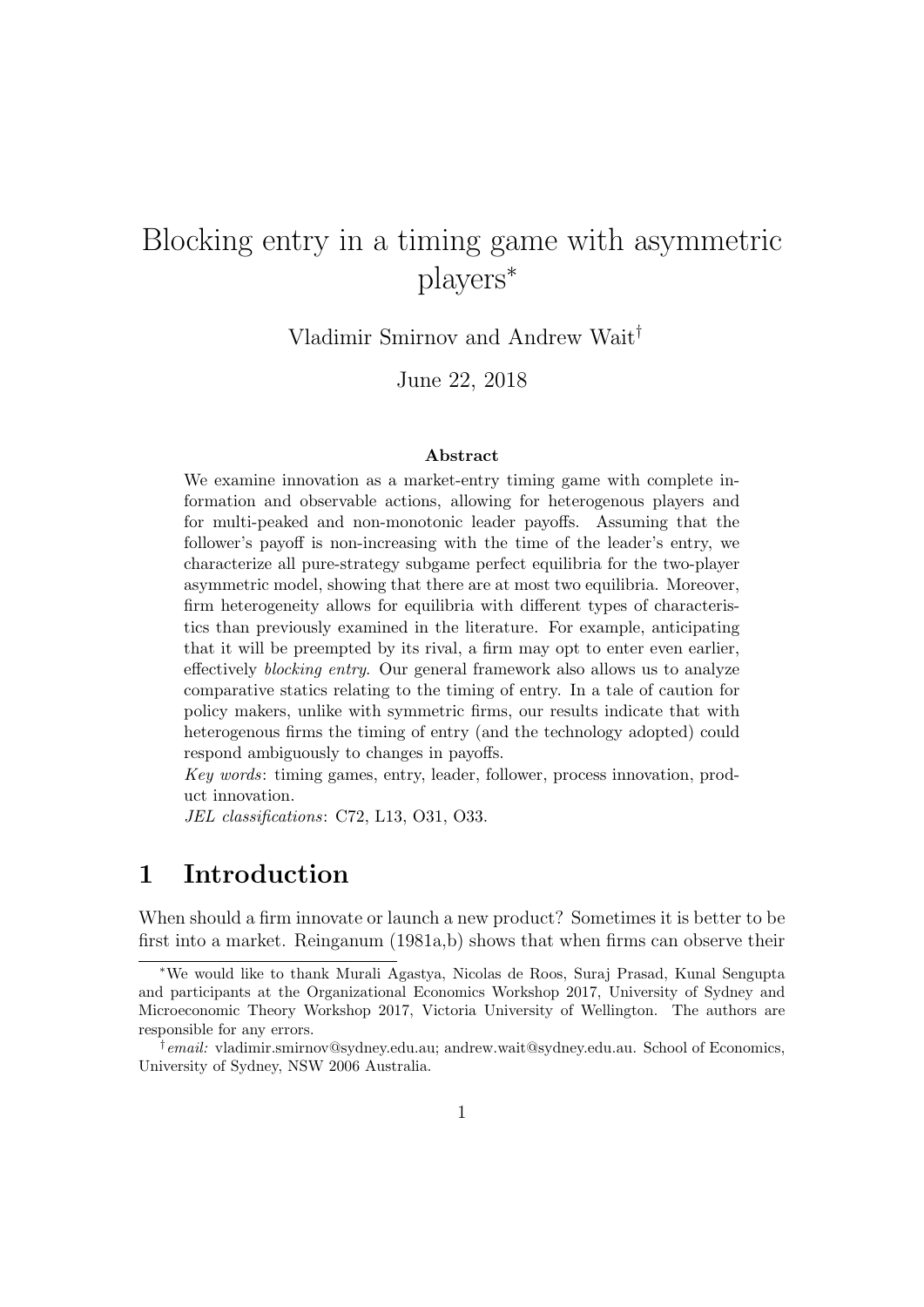rival's actions (in an open-loop equilibrium), the leader can receive a higher payoff than the follower. Moreover, the second entrant might end up entering much later than the leader, even though the duopolists are ex ante identical. The conventional business-press wisom of a first-mover advantage does not universally hold; that is, a market leader need not always be better off. Fudenberg and Tirole (1985) show that when rivals' actions are observable (in a closed-loop equilibrium) the incentive to preempt can dissipate all potential gains from entering first, equalizing rents to both firms in the process. Moreover, in many situations it can be advantageous to enter the market second, rather than first, as the market pioneer might need to incur set-up or R&D costs on which its rival can free-ride.

Several themes run through this existing literature. Firstly, the presence of a rival(s) complicates a firm's entry decision, given the potential strategic interaction. Secondly, this interaction can induce inefficient entry (Fudenberg and Tirole, 1985). Drawing on these themes we study a novel duopoly model of innovation that allows for: (i) heterogeneous firms; and (ii) the possibility that alternative technologies become available (at a later date) if a firm delays entry. We provide a general solution method and completely characterize all pure-strategy subgame perfect equilibria. In this framework we show that new inefficiencies can arise; not only is it the case that firms can choose to enter the market at the wrong time, they can also choose to enter the market with the wrong technology.

The basic features of our model are as follows. Two firms can make an irreversible and one-off decision to enter a market. Time is continuous and all previous actions (entry or not) are observable; consistent with this, we focus on closed-loop equilibria. In Fudenberg and Tirole (1985) and others, the entrants are ex ante identical and have access to the same potential innovation. But usually firms are not all the same. Drawing inspiration from Katz and Shapiro (1987), we study two heterogenous firms that can have different payoffs from entering at a given time.<sup>1</sup> This assumption of heterogeneity is widely applicable. Firms might differ in their ability to exploit market opportunities, for instance. The expected payoffs could differ between two rivals considering launching a new phone handset or tablet (with equivalent functionality) given their existing reputation or network. It could also depend on the other tie-in products they have to offer. The same can be said for a process (cost-saving) innovation – its payoff depends on access to markets, how the new technology meshes with a firm's existing practices, and

<sup>&</sup>lt;sup>1</sup>Katz and Shapiro (1987) analyze an innovation game with heterogenous firms when there is licensing (by the leader) and imitation (by the follower). They find that industry leaders (who are more efficient) need not be the firm that innovates, as it may prefer to free ride on the public good provided by its rival. Riordan (1992) uses a similar framework to examine the impact of regulation of technological adoption. Also see Galasso and Tombak (2014), who adapt Katz and Shapiro (1987) to study the take-up of green technologies that have both a private and public good benefit by asymmetric firms.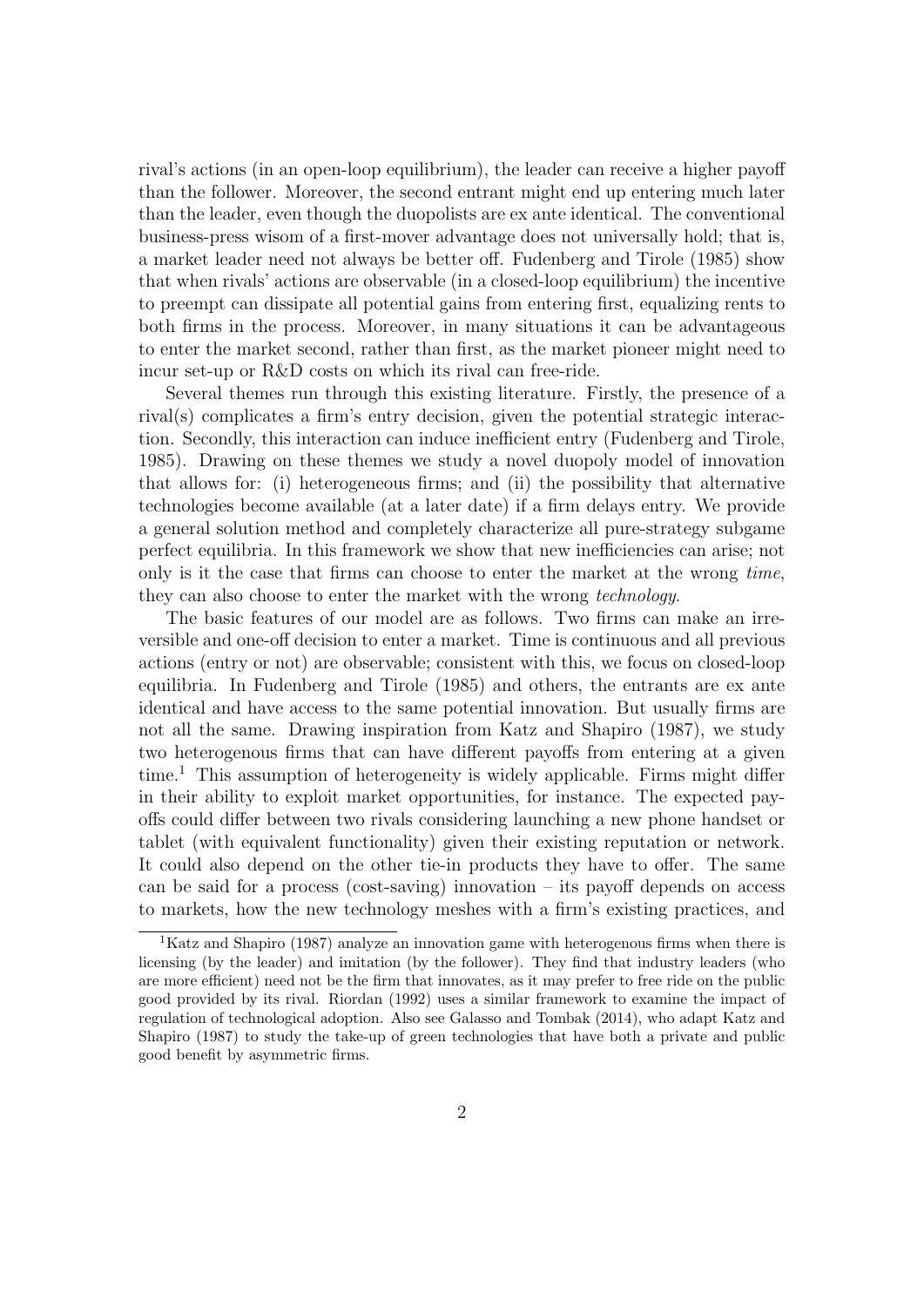so forth.

As noted above, firms often also have to choose which technology to implement when they enter the market. Returning to the smartphone example, Samsung made a choice to switch its cell phone operating system from its own in-house system to an Android platform. Sony also made an equivalent choice. Despite its closed system, in many ways Apple faces a similar tradeoff when it considers the introduction of iOS for its devices. Implicit in this is that not all technologies are available immediately; rather, some technologies are only available (or worth considering) later. To capture this, unlike in Katz and Shapiro (1987), we allow the leader's payoff to be multi-peaked with respect to its entry time. This payoff structure, generated by the choice between multiple technologies, combined with the asymmetric payoffs between players, creates a new strategic entry environment not previously analyzed.

While we place effectively no restrictions on the leader's payoff function other than continuity, in a similar way to Hoppe and Lehmann-Grube (2005) and Argenziano and Schmidt-Dengler (2012, 2013, 2014), we assume that the payoff of the follower is non-increasing with leader's time of entry. This could be the case, for instance, when later entry by the leader (conditional on it still being first) affords it to enter the market with a better (less costly) production technology or product, or possibly both, which in turn exerts greater competitive pressure on the second entrant.

Adapting the solution technique of Smirnov and Wait (2015) to asymmetric firms, we characterize all pure-strategy subgame perfect equilibria. In any entry game in our setting we find that there can be zero, one or two pure-strategy equilibria. Just like in Fudenberg and Tirole (1985) and Katz and Shapiro (1987), we show that there can be a preemption equilibrium, in which a firm enters before the stand-alone entry time.<sup>2</sup> It is also possible that there is a second-mover advantage equilibrium.<sup>3</sup> In this type of equilibrium, while both firms would prefer to enjoy the spoils of being second, one of the two needs to self sacrifice and enter first. Firm heterogeneity, however, allows for another, even more nuanced, possibility. As it turns out, with asymmetric payoffs it is feasible that one of the firms wishes to be a leader while, at the same time, the other would prefer to be a follower. In this way, firm asymmetries can allow leader and follower advantages to co-exist in equilibrium.

Given its generality, our model incorporates equilibria highlighted in the pre-

<sup>&</sup>lt;sup>2</sup>This terminology follows Katz and Shapiro (1987), in which the *stand-alone* entry time is time of entry a firm would choose if it faces no threat of entry by a rival.

<sup>3</sup>Theoretically, second-mover advantages with observable actions have been studied by Dutta et al. (1995), Hoppe (2000), Hoppe and Lehmann-Grube (2001), Hoppe and Lehmann-Grube (2005) and Smirnov and Wait (2007, 2015). Also see the empirical findings of Tellis and Golder (1996), who show that early imitators often outperform market pioneers.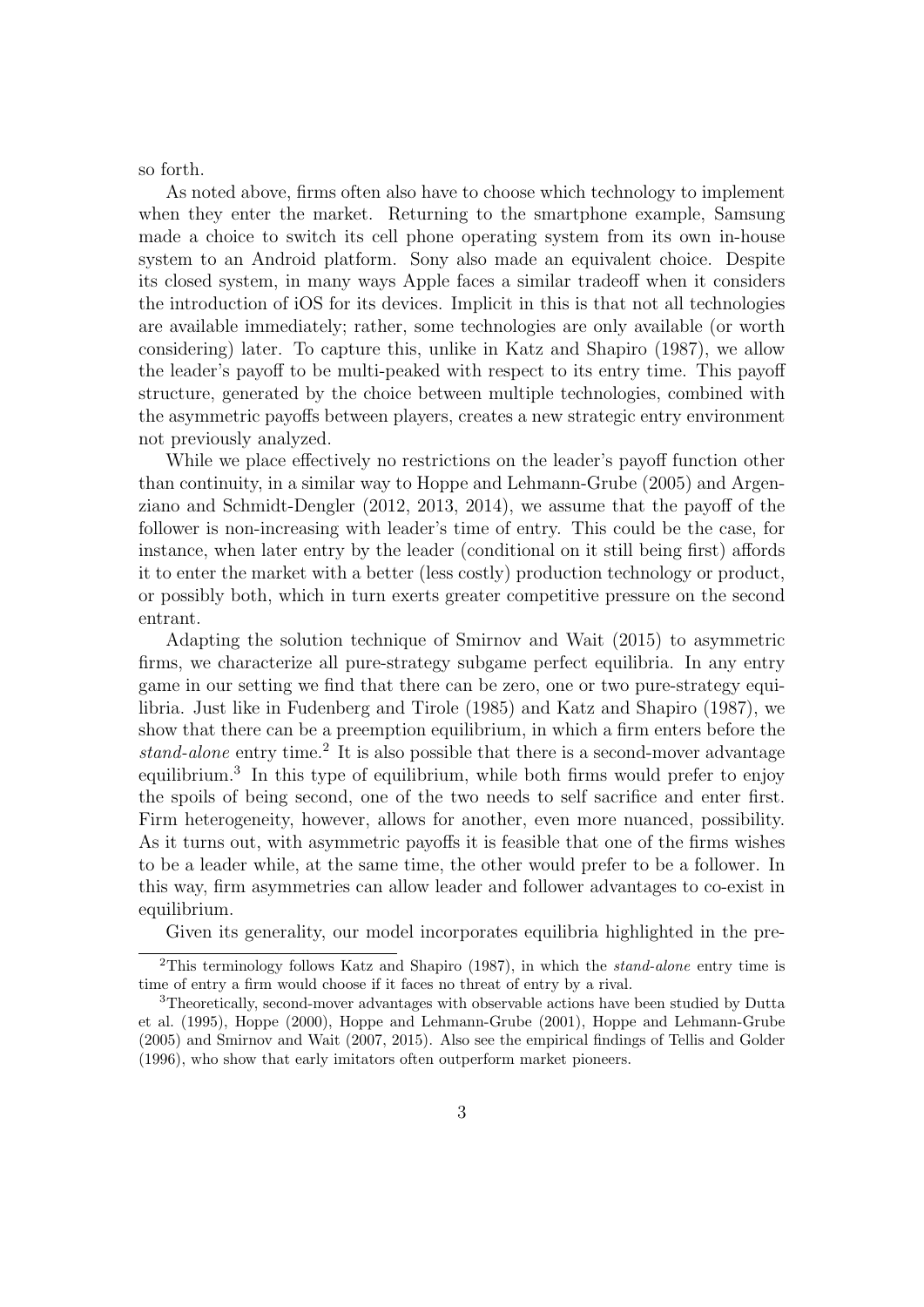vious literature, such as the preemption and second-mover advantage equilibria. However, heterogeneity of firm payoffs allows for equilibria with novel yet empirically relevant characteristics. In our analysis we show that it is not only possible that the timing of entry is inefficient, but that the leader enters with less efficient technology. This arises under plausible economic scenarios when, for example, a firm anticipating that it will be preempted by its rival, opts to enter even earlier (with the less efficient technology). This blocking entry equilibrium is only possible with heterogeneous firms, and could result in multiple inefficiencies, with respect to the type of technology adopted, the timing of entry and even which of the firms enters as the market leader. Our model is also a tale of caution for policy makers who wish to influence the timing (and technology chosen) in a particular market. Unlike the symmetric case where the direction of change is clear, with heterogenous firms we show that when the leader and follower entry payoffs change (perhaps due to a subsidy or tax break), the effect on the timing of entry is ambiguous.

Our blocking entry outcome is potentially empirically relevant. It also has links to the blocking/accommodation literature, as summarized in Tirole (1988), in which a firm (the incumbent) invests in the first period (in R&D, development of patents, production capacity, investment to reduce costs, advertising, and so on) in anticipation of its effect on the ex post competition. In this setup, an incumbent might wish to invest in order to block entry by a potential rival, staying as a monopolist in the market. Alternatively, the incumbent might be better not blocking but accommodating entry by its rival, but it will still strategically invest with an eye on its returns in the duopoly market.<sup>4</sup>

Adapting this theoretical framework, Gil et al. (2015) empirically investigate preemption in the US drive-in cinema market, and find a non-monotonic relationship between market size and preemption; whilst early entry will have little impact on the final market structure in either very small or very large markets, it is the mid-sized markets in which there is the greatest incentive to preempt a rival.<sup>5</sup> Similarly, Schmidt-Dengler (2006) apply a timing-game framework to study preemption and business stealing in relation to the adoption of MRI technology by US hospitals. As in these two empirical studies, the timing of entry in our model depends on the strategic interaction between the firms and, in particular, the threat of entry by a rival can induce early entry by a firm. This sorts of strategic issues are also discussed in the business press. The fierce rivalry between Apple and Samsung in the smartphone market, for instance, manifests itself in

<sup>4</sup>The subtly in these models comes from the interaction between the incumbents investment and the nature of ex post competition. See Tirole (1988) and Fudenberg and Tirole (1984), for example.

<sup>&</sup>lt;sup>5</sup>Also see Ellison and Ellison (2011) for an application to blocking and accommodating investment by pharmaceutical companies relating to drugs coming off patents.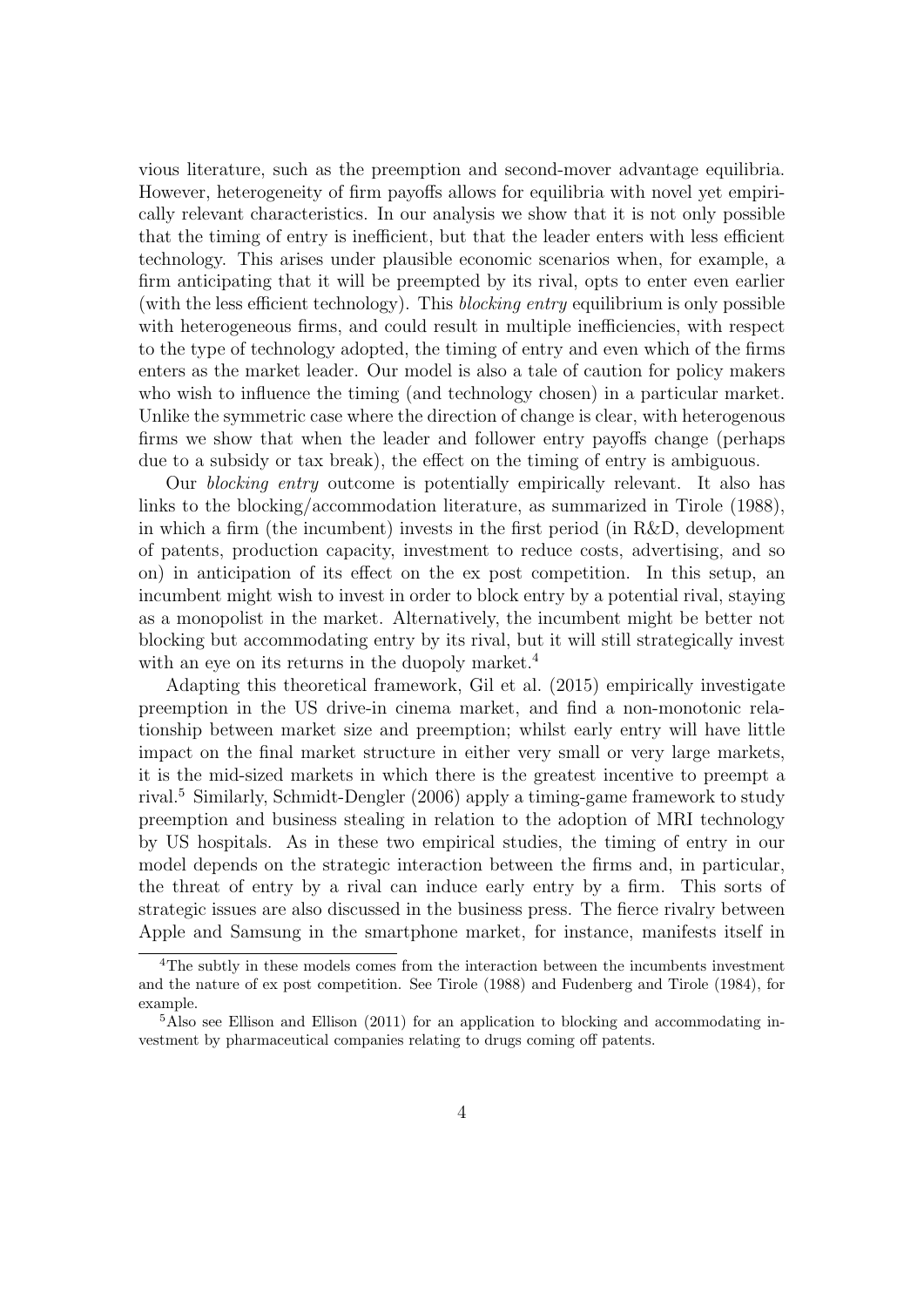no small way in the launch dates for new versions of the iPhone or the Galaxy.<sup>6</sup> Our blocking entry equilibrium suggests that the threat of preemption can induce a firm to enter so much earlier than its preferred time that it requires launching an inferior product or technology, or one that is really not ready for market.

This paper draws on an extensive literature on innovation timing games.<sup>7</sup> Our analysis of an irreversible investment decision with complete information and observable actions (closed-loop equilibria) follows Fudenberg and Tirole (1985), Dutta et al. (1995), Hoppe and Lehmann-Grube (2005) and Smirnov and Wait (2015). This framework has been used to study a range of applications. For example, Argenziano and Schmidt-Dengler (2012, 2013, 2014) adopt a variant of Fudenberg and Tirole (1985) to examine the order of market entry, clustering and delay. They show that with many potential entrants the most efficient firm need not be the first to enter the market and that delays are non-monotonic with the number of firms. In addition, they suggest a new justification for clustering of entry. Others have studied similar issues. Anderson et al. (2017) studies delays and rushes into a market in a stopping game with a continuum of players.<sup>8</sup>

While we assume that previous actions of a rival are observable, an alternative approach to study innovation is to assume players' actions are unobservable as in Reinganum (1981a,b), where unobservable actions are equivalent to each firm being able to pre-commit. Reinganum shows that in the open-loop equilibria there will be diffusion in the sense that firms adopt the technology at different dates, even though all firms are ex ante identical. Similarly, Park and Smith (2005) develop an innovation game with unobservable actions that permits any firm (in terms of the order of entry) to receive the highest payoff. This allows for a war-of-attrition, with higher payoffs for late movers, a pre-emption game with higher payoffs for early movers, and a combination of both. An important point of comparison is that in our model firms use feedback rules to determine their strategy at any particular point in time; this means that they are unable to commit to their strategy at the beginning of the game.

Information also plays a key role in the players' entry strategies. Bloch et al. (2015) show that when two potential rivals are uncertain about their entry costs, competition leads to inefficient entry that is too early. Other authors consider inefficiencies in innovation when there is asymmetric information. For example, Bobtcheff and Mariotti (2012), Hendricks (1992) and Hopenhayn and Squintani (2011) assume that a firm's capability to innovate is private information. In these models, delay allows a firm to get better information about the potential innovation

 $6$ See, for example, 'Phone tag; Apple v Samsung' in *The Economist*, September 16 2017.

<sup>7</sup>See Hoppe (2002) or Van Long (2010, Chapter 5) for a survey of the literature. Further, Fudenberg and Tirole (1991) consider innovation when the firms make one irreversible decision (to enter) in a simple timing-game framework (see Sections 4.5 and 4.12).

<sup>&</sup>lt;sup>8</sup>See also Riordan (1992) and Alipranti et al.  $(2011, 2015)$ .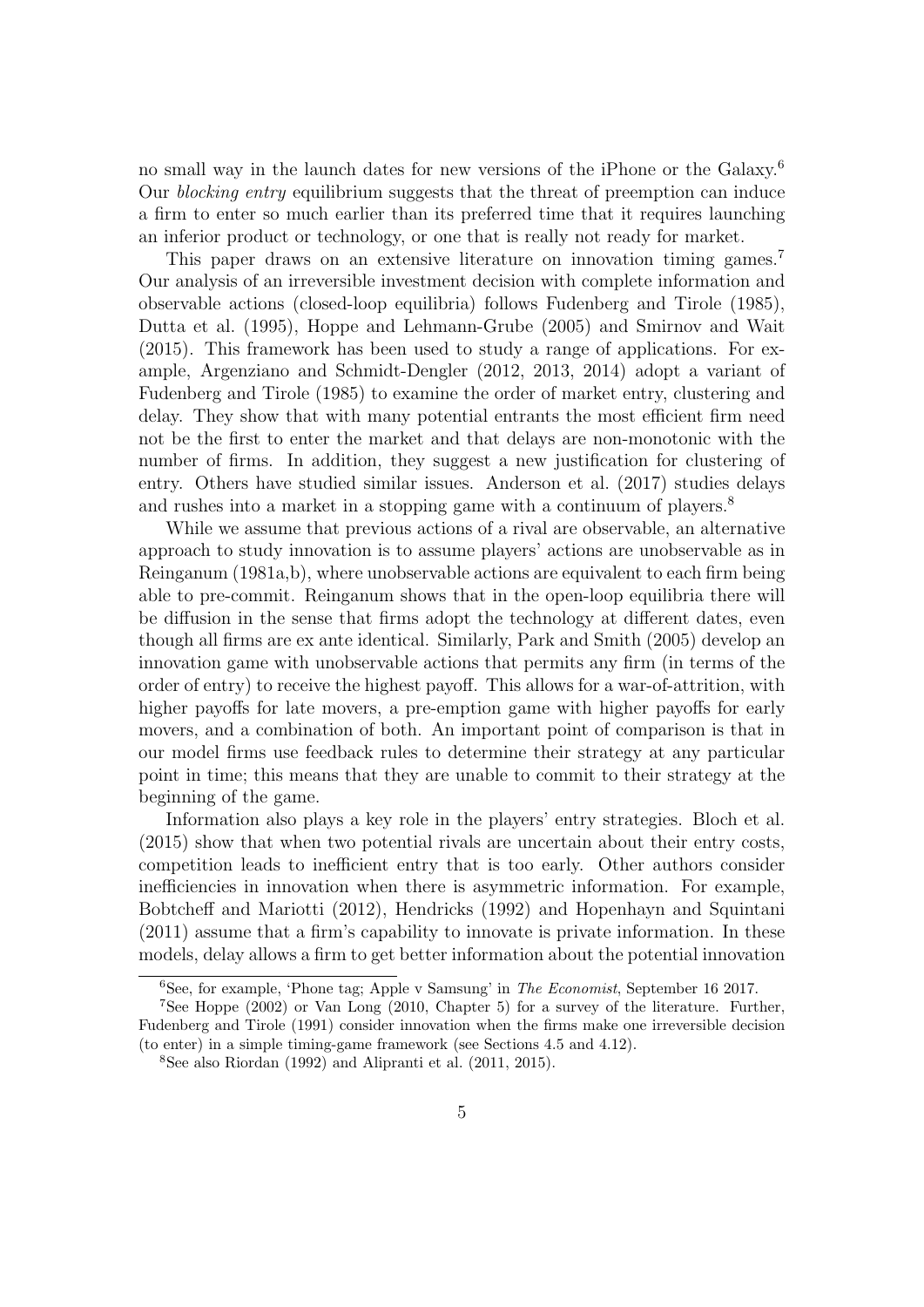(its costs, value, and so on), but waiting runs the risk that a rival will innovate first, capturing the lion's share of the returns.

### 2 The model

Assume two firms  $(i = 1, 2)$  are in a continuous-time stopping game starting at  $t = 0$  until some terminating time  $T \in (0, \infty]$ . Firm is one-off decision to stop (that is, 'enter' the market) at  $t_i \geq 0$  is irreversible and observable immediately by the other firm. The game ends when one of two firms has stopped/entered the market. The payoff to each firm depends on the stopping time. If the game ends with player  $i$  stopping at time  $t_i$ , the payoffs of the leader and the follower are  $L_i(t_i)$  and  $F_i(t_i)$ , respectively, where  $i, j = 1, 2$  and  $i \neq j$ .

We make the following assumptions.

Assumption 1. Time is continuous in that it is 'discrete but with a grid that is infinitely fine'.

Assumption 2. Firms always choose to stop earlier rather than later in payoffequivalent situations.

Assumption 3. If more than one firm chooses to stop (enter) at exactly the same time, one of these firms is selected to stop (each with an ex ante probability of  $\frac{1}{2}$ ).

Entry models in the literature adopt equivalent assumptions. Assumption 1 invokes Simon and Stinchcombe (1989) who show that under certain conditions a continuous-time strategy profile is the limit of a discrete-time game with increasingly fine time grids. It also replicates A1 of Hoppe and Lehmann-Grube (2005).<sup>9</sup> Assumption 2, which is similar to A3 in Hoppe and Lehmann-Grube (2005), allows us to focus on just one (payoff-equivalent) equilibrium in the case of indifference between early and late entry.<sup>10</sup> This simplifies our analysis so as to focus on the timing of entry rather than on issues of equilibrium selection.

Assumption 3 – part of A3 in Hoppe and Lehmann-Grube (2005) and Assumption 5 in Dutta et al. (1995) – avoids potential coordination failures involving simultaneous entry. Given its importance, the intuition underlying this assumption warrants further discussion. In some situations, as a practical matter, if two firms try to enter the market at the same time there might be some capacity constraint or institutional requirement that prevents joint entry – consequently, one firm becomes the leader and the other firm is relegated to the role of second

 $9$ See Hoppe and Lehmann-Grube (2005), footnote 4 for a further discussion.

 $10$ Hoppe and Lehmann-Grube (2005) assume that if the follower is indifferent between two alternative entry times, it chooses the earliest time of entry.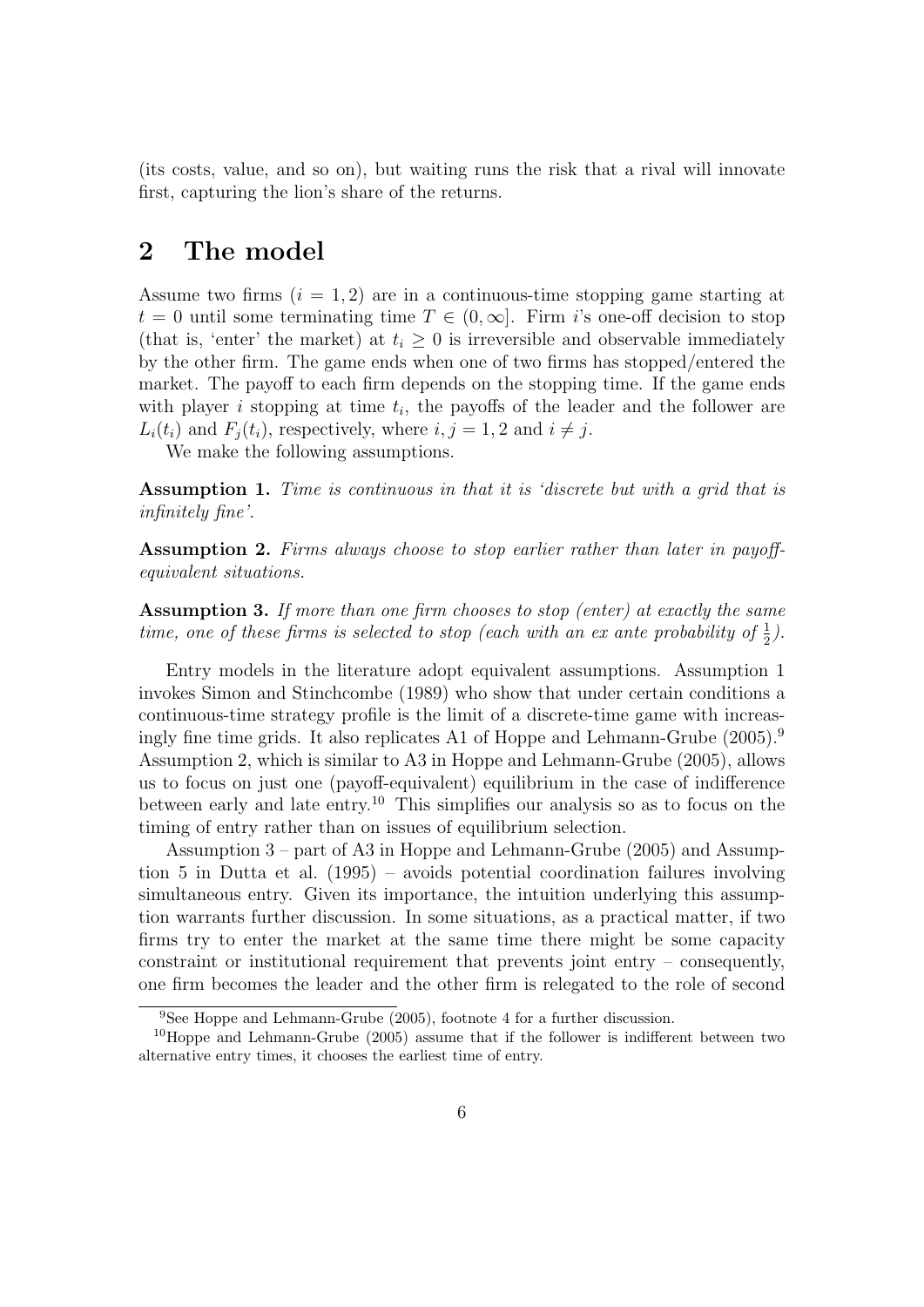entrant. For instance, in a particular market there could be a bureaucratic rule that requires the leadership role be allocated to the firm that has the first email registered in a designated inbox. Even if both firms simultaneously send their messages, only one email can arrive first. As a consequence, with simultaneous moves, each firm has some probability of being the leader. Equivalent intuition applies to any (bureaucratic) tie-breaking rule that determines the winner in what seems to be a dead heat. Dutta et al. (1995) present a similar rationale for this assumption, suggesting there could be small random delays between when a decision is made and when a new technology is adopted, meaning that there is a positive probability that either firm is first in the event of joint adoption. Here, Assumption 3 gives both firms an equal chance of being first when there is simultaneous entry.

The following two assumptions ensure that the leader stops in finite time.<sup>11</sup> The first element of this is that leaders' payoff functions reach their respective global maxima at a finite point in time; this means that both firms will not delay entry indefinitely. Dutta et al. (1995) (Assumption 3), Fudenberg and Tirole (1985) (Assumption 2(ii)) and Smirnov and Wait (2015) (Assumption 4) all make equivalent assumptions. Secondly, we assume that entering provides a higher payoff than each firm's respective outside option of zero, thus ensuring that our analysis is not unnecessarily complicated by having to consider whether one or both firms never enter the market. Again, this mirrors assumptions made previously in the literature, such as Assumption 2(ii) in Fudenberg and Tirole (1985), Assumption 4 in Dutta et al. (1995) and Assumption 5 in Smirnov and Wait (2015).

**Assumption 4.** There exists a finite  $T_i < T$ , which is the earliest time at which  $L_i(t)$  attains its global maximum. Specifically,  $L_i(T_i) > L(\tau) \forall \tau < T_i$ , and  $L_i(\hat{T}_i) > L(\tau) \ \forall \ \tau > \hat{T}_i$  where  $i = 1, 2$ .

Assumption 5. Each firm's outside (non-entry) payoff is normalized to 0, and  $L_i(t) \geq 0$  and  $F_i(t) \geq 0$   $i = 1, 2$ .

Finally, we assume that the advantage of being second is non-increasing with the leader's time of entry. This follows Hoppe and Lehmann-Grube (2005) who employ a similar assumption. In addition, this assumption incorporates the scenario studied in Argenziano and Schmidt-Dengler (2012, 2013, 2014), in which the payoff of the follower is constant with respect to the leader's entry time.<sup>12</sup>

There are several possible explanations for why the follower's payoff would be non-increasing in the leader's entry time. If either cost fall or there is an

<sup>&</sup>lt;sup>11</sup>When there is no ambiguity, we refer to payoffs as a function of t rather than  $t_1$ .

 $12$ It is worth noting that here we assume one potential innovation implemented by the market leader. In Argenziano and Schmidt-Dengler (2014), on the other hand, they model explicitly both firms entering the market. In equilibrium in their model entry by the follower always occurs at some later fixed date, resulting in a constant payoff for the follower.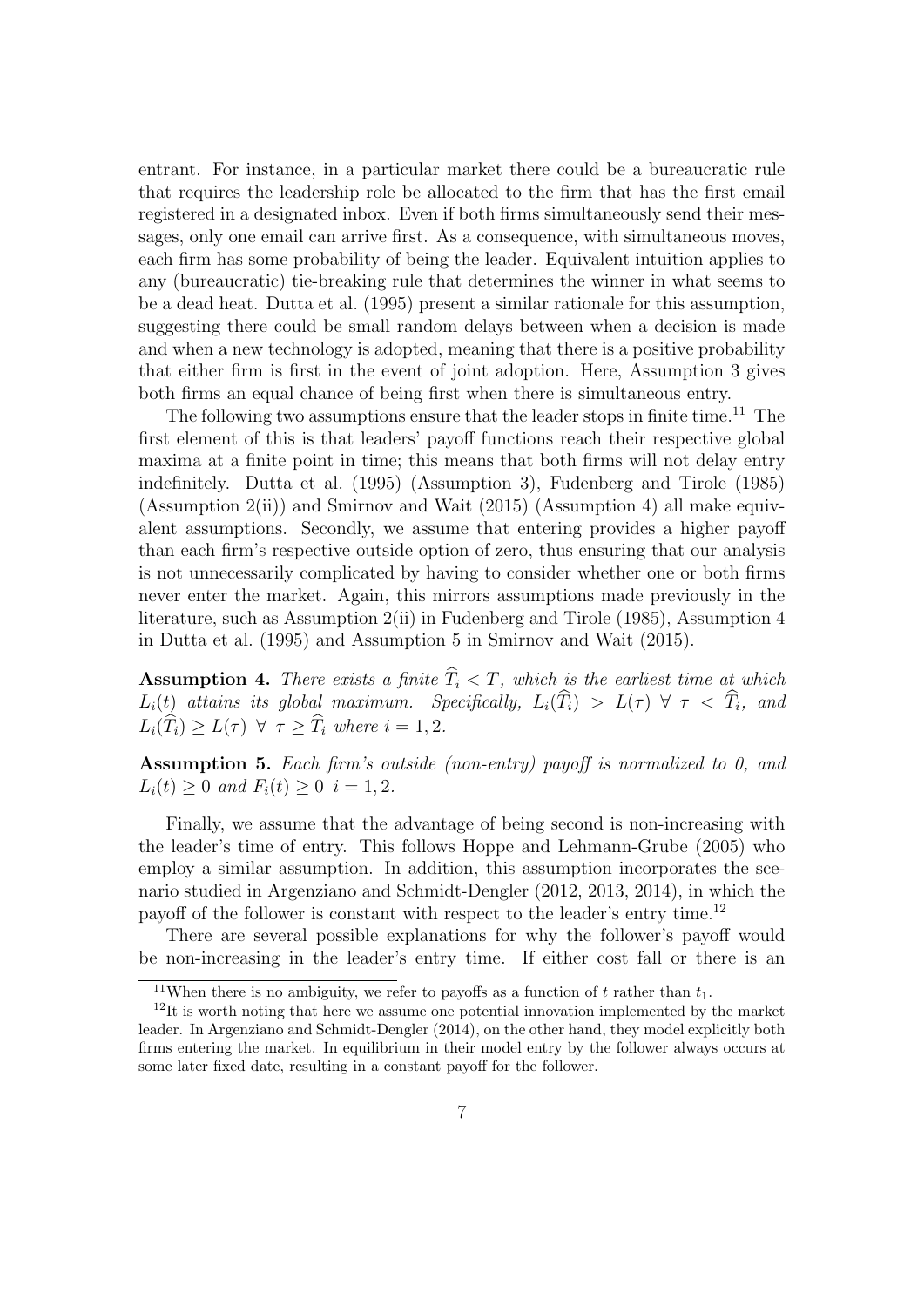improvement of the quality of the product with time, later entry by the leader could place the follower at a relative disadvantage; any delay in the initial entry time could help make the leader a stronger competitor, other things equal, hurting the firm that enters the market second. It is worth noting that this assumption is not crucial; rather, our key results hold in a more general environment. Assuming that the follower's payoff is non-increasing in the leader's time of entry, however, helps highlight the key economics insights of the model. We discuss this issue further in Section 5.

To aid in exposition, we restrict our analysis to continuous leader and follow payoff functions. A detailed analysis solving entry games with discontinuous (but symmetric) payoffs can be found in Smirnov and Wait (2015).

This discussion is summarized in following assumption.

**Assumption 6.**  $L_i(t)$  is continuous, while  $F_i(t)$  is continuous and non-increasing *for*  $i = 1, 2$ .

In summary, the first five assumptions are standard in the market-entry timing game literature with complete information and observable actions; see for example Smirnov and Wait (2015). Our last assumptions is similar to Argenziano and Schmidt-Dengler (2012, 2013, 2014) and Hoppe and Lehmann-Grube (2005), however we allow for more generality in the structure of payoffs.

To conclude this subsection, we outline two useful definitions. Firstly, provided  $L_i(t)$  and  $F_i(t)$  cross at least once, following Katz and Shapiro (1987), we define  $T_i$  to be the earliest time the payoff functions intersect.

**Definition 1.** If  $L_i(t)$  and  $F_i(t)$  intersect,  $\widetilde{T}_i \leq T$  is the earliest time at which  $L_i(t) = F_i(t)$ .

Secondly, we will use the following definition.

**Definition 2.** Define  $\overline{T}_2 \leq \widetilde{T}_2$  to be the earliest time at which  $L_2(t)$  attains its maximum for  $t \in [0, \tilde{T}_2]$ .

### 2.1 Equilibrium concept

Following Fudenberg and Tirole (1985), we use subgame perfection. A history  $h_t$ is defined as the knowledge of whether or not firm  $i = 1, 2$  previously stopped at any time  $\tau < t$ , and if so when. A strategy of firm i, denoted by  $\sigma_i(h_t)$ , indicates at each history  $h_t$  whether firm i stops at  $t$   $(\sigma_i(h_t) = 1)$  or does not stop at t  $(\sigma_i(h_t) = 0)$ . A strategy pair  $(\sigma_1, \sigma_2)$  maps every history to an outcome, which is the minimum of stopping times  $t_1$  and  $t_2$ . As usual, a strategy profile  $(\sigma_1^*, \sigma_2^*)$ constitutes a subgame perfect equilibrium (SPE) if the strategies are sequentially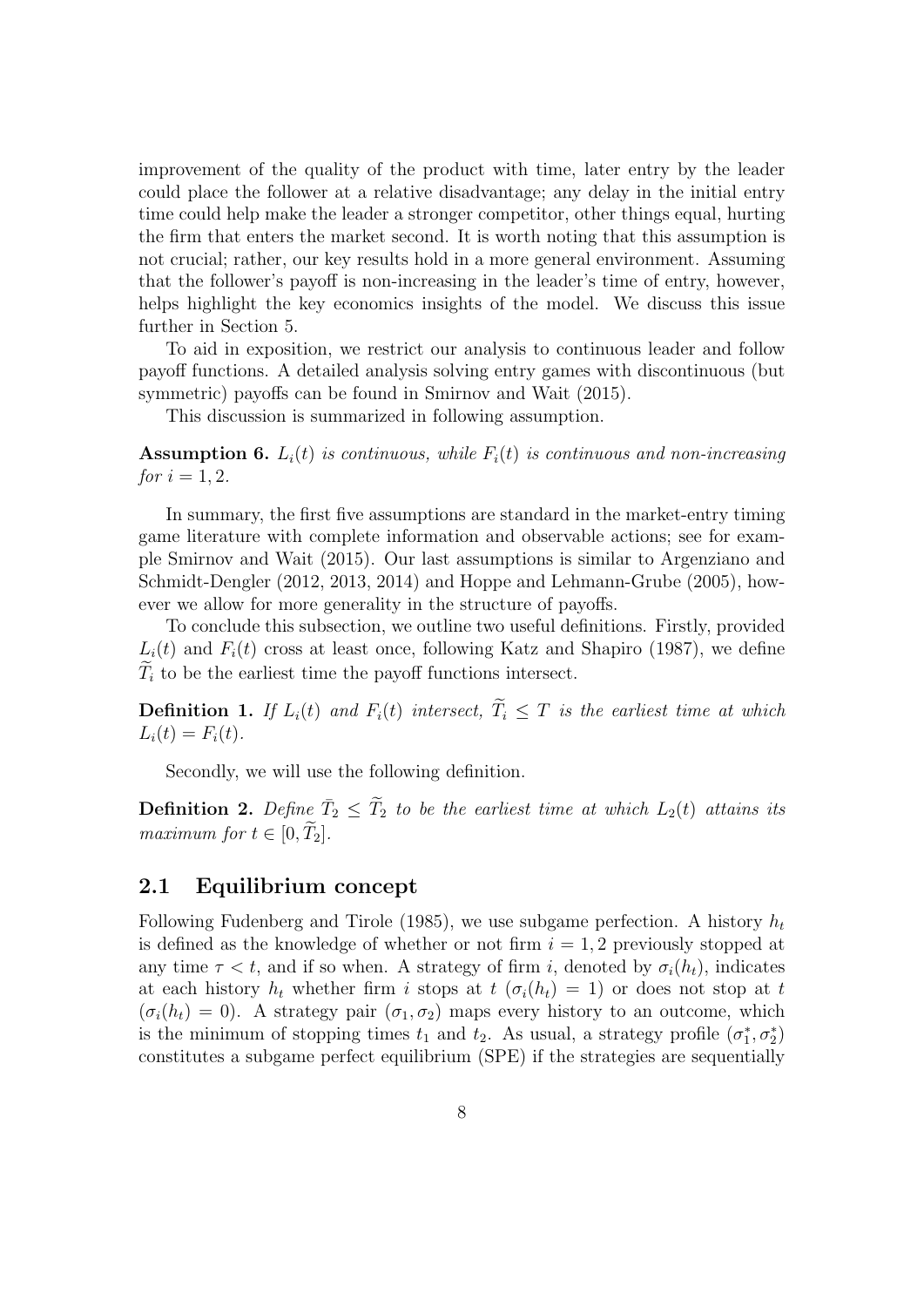rational after every history. Note here that with this representation we only need to specify the strategies when there has been no entry in the history of the game, because we assume that once one firm has entered, the game ends (Katz and Shapiro, 1987). This allows us, for ease of exposition, to refer to each firm's entry strategy as a function of time only,  $\sigma_i(t)$ .

## 3 Characterization of equilibria

In this section we first describe equilibria in the case of symmetric firms, before exploring market entry when the firms potentially have different payoffs (Section 3.2).

### 3.1 Symmetric firms

To outline a benchmark for the analysis that follows, first assume that both firms are the same in terms of their potential payoffs. The proposition below describes the method for determining the entry time of the leader in the symmetric case.

**Proposition 1.** [Smirnov and Wait (2015)] The equilibrium of the symmetric model is always unique. The first firm's stopping time  $t^*$  is given by

$$
t^* = \min \arg \max_{t} \min[L(t), F(t)].
$$
\n(1)

As outlined in Smirnov and Wait (2015), this algorithm takes the minimum of the payoff functions for the leader and the follower, respectively. If the leader's payoff at the start of the game exceeds (or is equal to) the follower's payoff, given the follower's payoff is non-increasing, immediate entry  $(t^* = 0)$  maximizes the minimum of the two payoff functions (or is the earliest time to do so). In this case there is a first-mover advantage (or rents are equalized if  $L(0) = F(0)$ ). Consider now the case when at the start of the game the follower's payoff exceeds that of the leader. Given that the follower's payoff is non-increasing, the first intersection between the two payoff functions  $(T)$  is the only intersection that is economically relevant. If the leader's payoff is at its historical maximum at  $T$ , entry occurs at this time (equalizing rents). This situation is illustrated in Figure 1(a). The bold line traces out the minimum of the leader and follower payoff functions. On the other hand, consider the situation when the leader's payoff at  $T$  is not at its historical maximum; see Figure 1(b). In this case there are two second-mover advantage equilibria in which one of the firms enters at  $t^*$ , while the other enjoys a higher payoff as the follower. Finally, when there is no intersection between  $L(t)$ and  $F(t)$ , and  $F(t)$  always exceeds  $L(t)$ , the leader enters at the time that  $L(t)$ attains its global maximum  $(\widehat{T})$ . Again, there are two pure-strategy equilibria with a second-mover advantage, which entail either one of the firms acting as the market leader.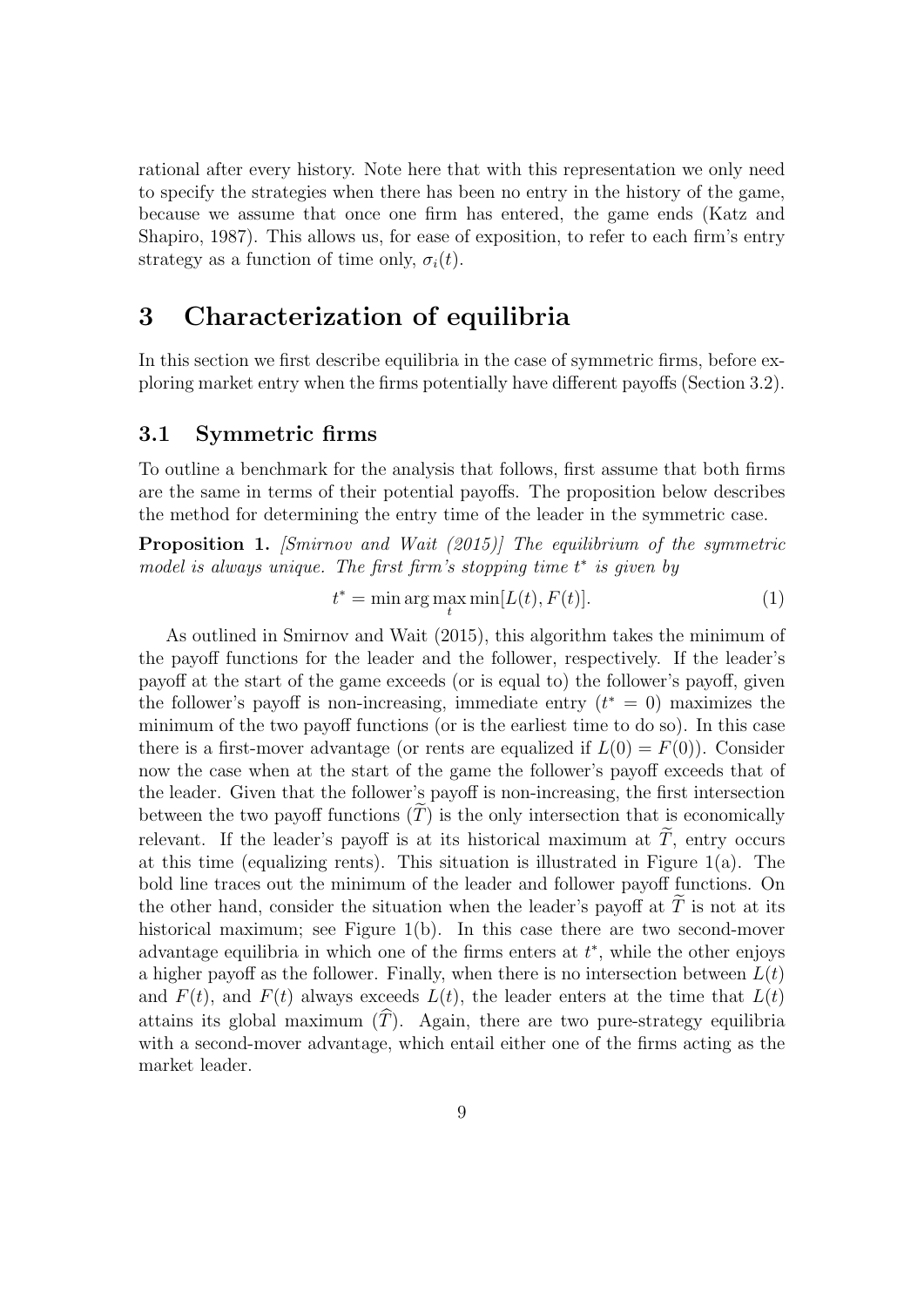

Figure 1: Preemption and second-mover advantage with symmetric firms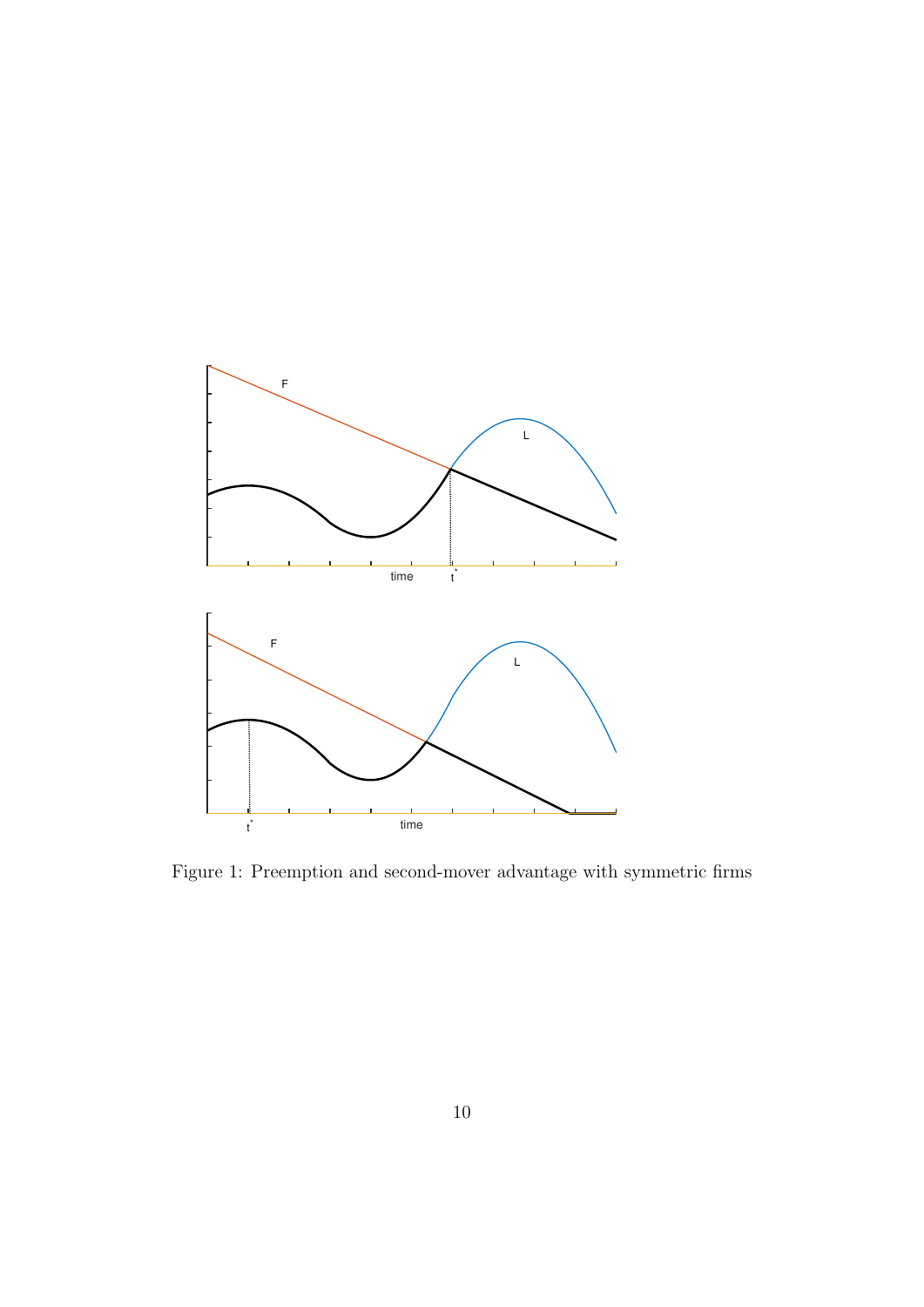### 3.2 Asymmetric firms

As noted previously, firms are more often than not different from one another. In this section we develop a method of determining the leader's entry time in all pure-strategy SPE, allowing for asymmetric payoff functions. Firstly, to find the pure-strategy SPE we note that any equilibrium with player i entering at time  $t_i$ must satisfy two necessary conditions:

**Condition 1.** No preemption by the leader i (NPL):  $L_i(t_i) > L_i(\tau)$ ,  $\forall \tau \in (0, t_i)$ . **Condition 2.** No preemption by the follower j (NPF):  $F_i(t_i) > L_i(\tau)$ ,  $\forall \tau \in$  $(0, t_i)$  and  $F_i(t_i) \geq L_i(t_i)$ .

If the NPL does not hold, the leader (player i) will deviate by entering earlier. Similarly, the NPF must hold in any SPE, otherwise the follower (player j) has an incentive to preempt and enter slightly earlier than the leader, as in Fudenberg and Tirole  $(1985)$ .<sup>13</sup> Even if these conditions hold, they do not in of themselves guarantee that a specific entry time is part of an SPE, because both only compare payoffs at a particular time relative to their historic values. These conditions, by definition, do not make any comparisons with future potential payoffs. Of course, such a consideration is necessary when determining any SPE.

To solve for the leader's entry time, let us eliminate all points that do not satisfy either of these conditions (the NPL and the NPF) by constructing sets  $A_1(t', t'')$  and  $A_2(t', t'')$ . For each firm  $i \in \{1, 2\}$ ,  $j \neq i$  and  $t'' > t' \geq 0$ , define the following set:

$$
A_i(t',t'') = \{ t \in (t',t''] \mid L_i(t) > L_i(\tau) \& F_j(t) > L_j(\tau) \forall \tau \in (t',t) \& F_j(t) \ge L_j(t) \}.
$$
\n
$$
(2)
$$

By definition, a point belongs to set  $A_i(t', t'')$  if it satisfies both NPL and NPF. By way of comparison, to solve the symmetric-player entry game Smirnov and Wait (2015) construct one set that is applicable to both firms. Here, asymmetry requires the construction of a set  $A_i(.)$  for each firm and for any truncated game played on interval  $[t', t'']$ .

For each firm  $i \in \{1,2\}$  define the following time

$$
t_i^* = \begin{cases} \arg \max_{t} A_i(0, T) & \text{when } A_i(0, T) \neq \emptyset, \\ 0 & \text{when } A_i(0, T) = \emptyset. \end{cases}
$$
 (3)

In addition, assume without loss of generality that  $t_1^* \geq t_2^*$ . Moreover, for the truncated game played on  $[0, t_2^*]$  define the following time

$$
t_1^{**} = \begin{cases} \arg \max A_1(0, t_2^*) & \text{when } A_1(0, t_2^*) \neq \emptyset, \\ 0 & \text{when } A_1(0, t_2^*) = \emptyset. \end{cases}
$$
 (4)

<sup>&</sup>lt;sup>13</sup>Argenziano and Schmidt-Dengler (2014) adopt similar conditions, which they refer to as the Leader Preemption Constraint and the Follower Preemption Constraint.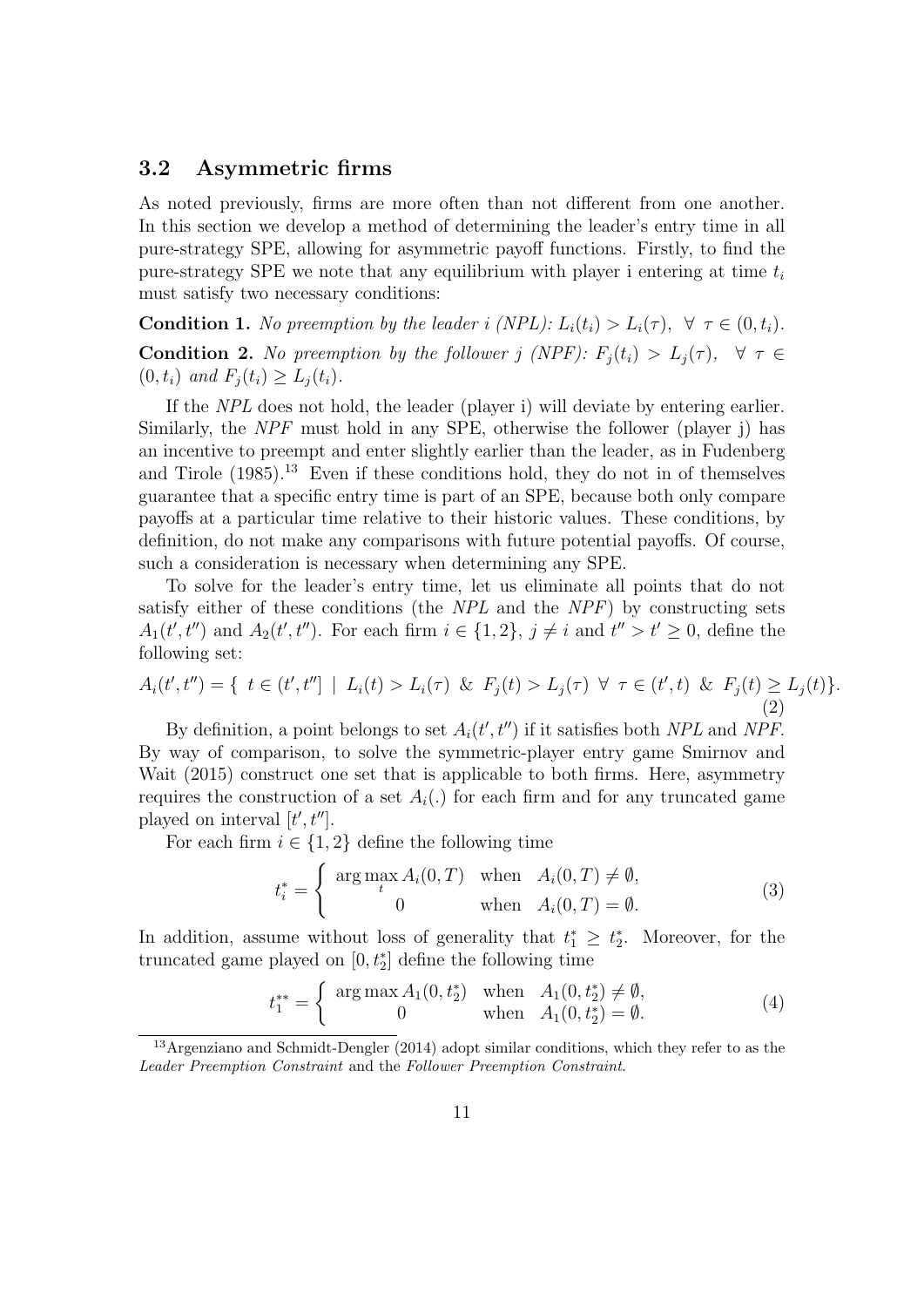Now we are in the position to characterize all SPE of the game with asymmetric payoff functions, as summarized in the following proposition.

Proposition 2. Consider the SPE of the two-player asymmetric timing game. If

- 1.  $A_1(t_1^*,T) = \emptyset$  and  $L_1(t_1^*) > F_1(t_1^*)$ , the SPE involves firm 1 entering at  $t = t_1^*$ ;
- 2.  $A_1(t_1^*,T) = \emptyset$  and  $L_1(t_1^*) \leq F_1(t_1^*)$ , there are two SPE, one with firm 1 entering at  $t = t_1^*$  and the other with firm 2 entering at  $t = t_2^*$ ;
- 3.  $A_1(t_1^*,T) \neq \emptyset$ 
	- (a)  $t_2^* < \overline{T}_2$  and  $A_2(t_2^*, t_1^*) = \emptyset$ , there is no SPE;
	- (b)  $t_2^* = \bar{T}_2$  and  $A_2(t_2^*, t_1^*) = \emptyset$ , there is a unique SPE with firm 2 entering at  $t=t_2^*$ ;
	- (c)  $A_2(t_2^*, t_1^*) \neq \emptyset$ , there is a unique SPE involving firm 1 entering at  $t = t_1^{**}$ .

Proof: See Appendix A.

To help in outlining the intuition underlying Proposition 2, consider the following series of corollaries, first starting with the simplest scenario when the leader payoff functions are monotonically increasing until their global maxima  $T_i$ , for  $i = 1, 2$ , respectively.

**Corollary 1.** Assume that for  $i = 1, 2$ :  $L_i(t)$  and  $F_i(t)$  cross at least once;  $L_i(t)$ is a monotonically increasing function for  $t \in [0, T_i]$ ; and  $T_1 \geq T_1$ . In the SPE of the two-player asymmetric timing game:

- 1. if  $t_1^* > t_2^*$  the SPE is unique and involves firm 1 entering at  $t = t_1^*$ ,
- 2. if  $t_1^* = t_2^*$  there are two SPE that involve either firm entering at  $t = t_1^*$ .

When: (i) both leader curves intersect with their corresponding follower curves; (ii) the leader functions are monotonically increasing functions until they reach their global maxima; and (iii) the maxima occur after the first intersections, there are three possible equilibrium outcomes. As explained below, all three involve preemption by firm 1. The first possibility is illustrated in Figure  $2^{14}$  In this case the global maxima for both leader payoff functions are at an entry time after  $t_2^*$ . Given the incentive to preempt, entry will occur at a time before either of these maxima. Rather, firm 1 enters at  $t_1^* = T_2$  (where  $L_2$  crosses  $F_2$ ) so as to just preempt entry by its rival.<sup>15</sup>

<sup>14</sup>Both in this example and in most of the examples that follow we make the simplification that  $F_1 = F_2$  for illustrative purposes.

<sup>&</sup>lt;sup>15</sup>Note that by construction  $\widetilde{T}_1 < \widetilde{T}_2$ .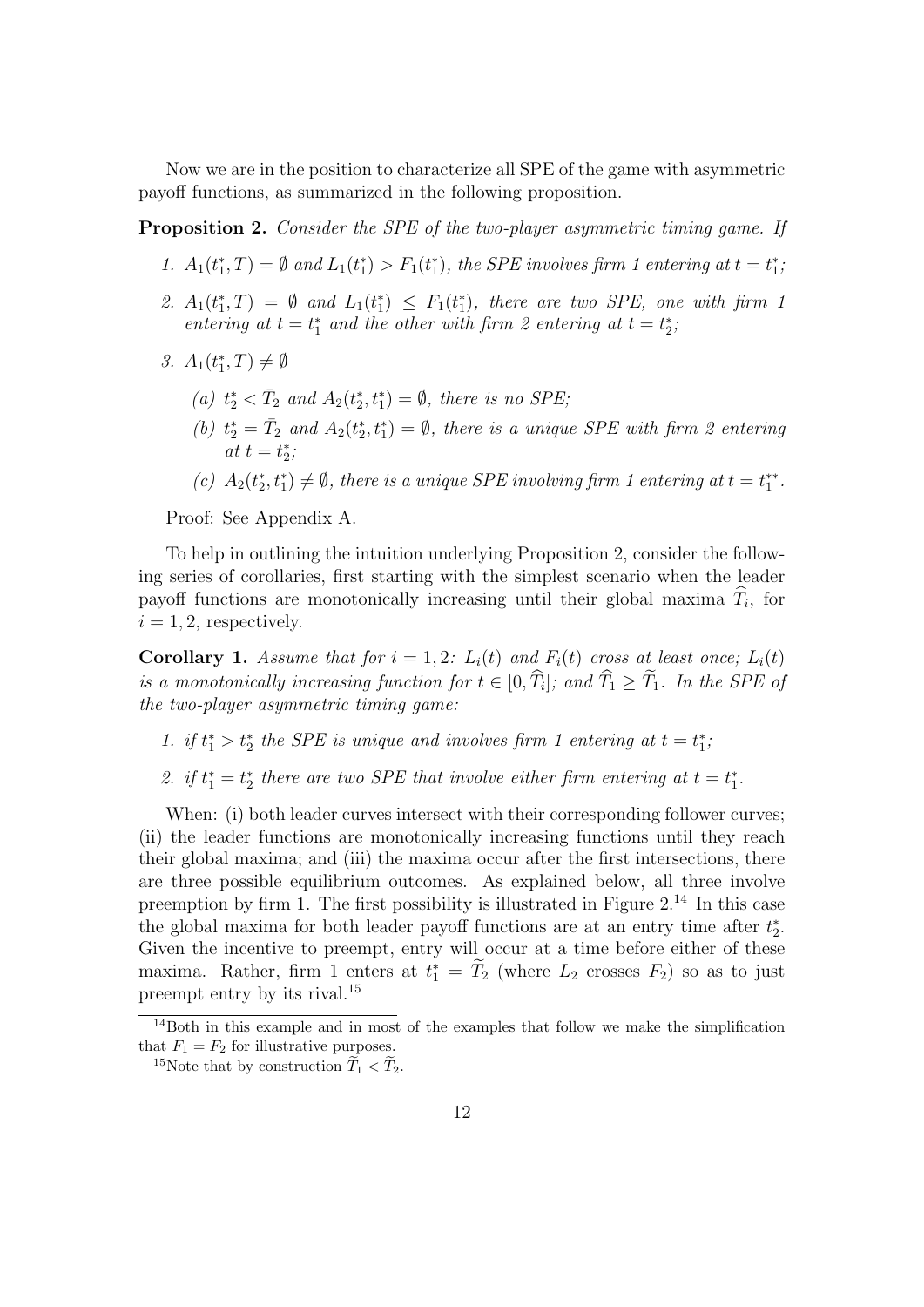

Figure 2: Both leader's payoffs are monotonically increasing functions

Now consider the case when  $\widetilde{T}_1 < \widetilde{T}_1 < \widetilde{T}_2$ . Firm 1 will enter at the time that maximizes its leader payoff,  $\hat{T}_1$ . Again there is a unique time of entry –  $t_1^*$  – but in this case firm 1 has a first-mover advantage whereas firm 2 prefers to be the second mover.

Finally, there is also the possibility that the first intersection between either leader payoff functions and the follower payoff curve occurs at the same time – that is  $\widetilde{T}_1 = \widetilde{T}_2$ . In this case both firms are in a preemption game. There are two equilibria with either firm entering at  $t = \widetilde{T}_1 = \widetilde{T}_2$ . Notably, in each of these three scenarios, there is either one equilibrium (with firm 1 entering) or two equilibria (with the same entry time).

Next, let us consider an intermediate scenario where both leader's payoff curves are concave. While similar to the scenario considered in Katz and Shapiro (1987), our Assumption 5 guarantees that one of the firms always (eventually) enters the market.

Corollary 2. Consider the SPE of the two-player asymmetric timing game when both  $L_1(t)$  and  $L_2(t)$  are concave (hump-shaped) functions. If

- 1.  $A_1(t_1^*,T) = \emptyset$  and  $L_1(t_1^*) > F_1(t_1^*)$ , there is a unique SPE with firm 1 entering at  $t = t_1^*$ .
- 2.  $A_1(t_1^*,T) = \emptyset$  and  $L_1(t_1^*) \leq F_1(t_1^*)$ , there are two SPE, one with firm 1 entering at  $t = t_1^*$  and the other in which firm 2 enters at  $t = t_2^*$ .
- 3.  $A_1(t_1^*,T) \neq \emptyset$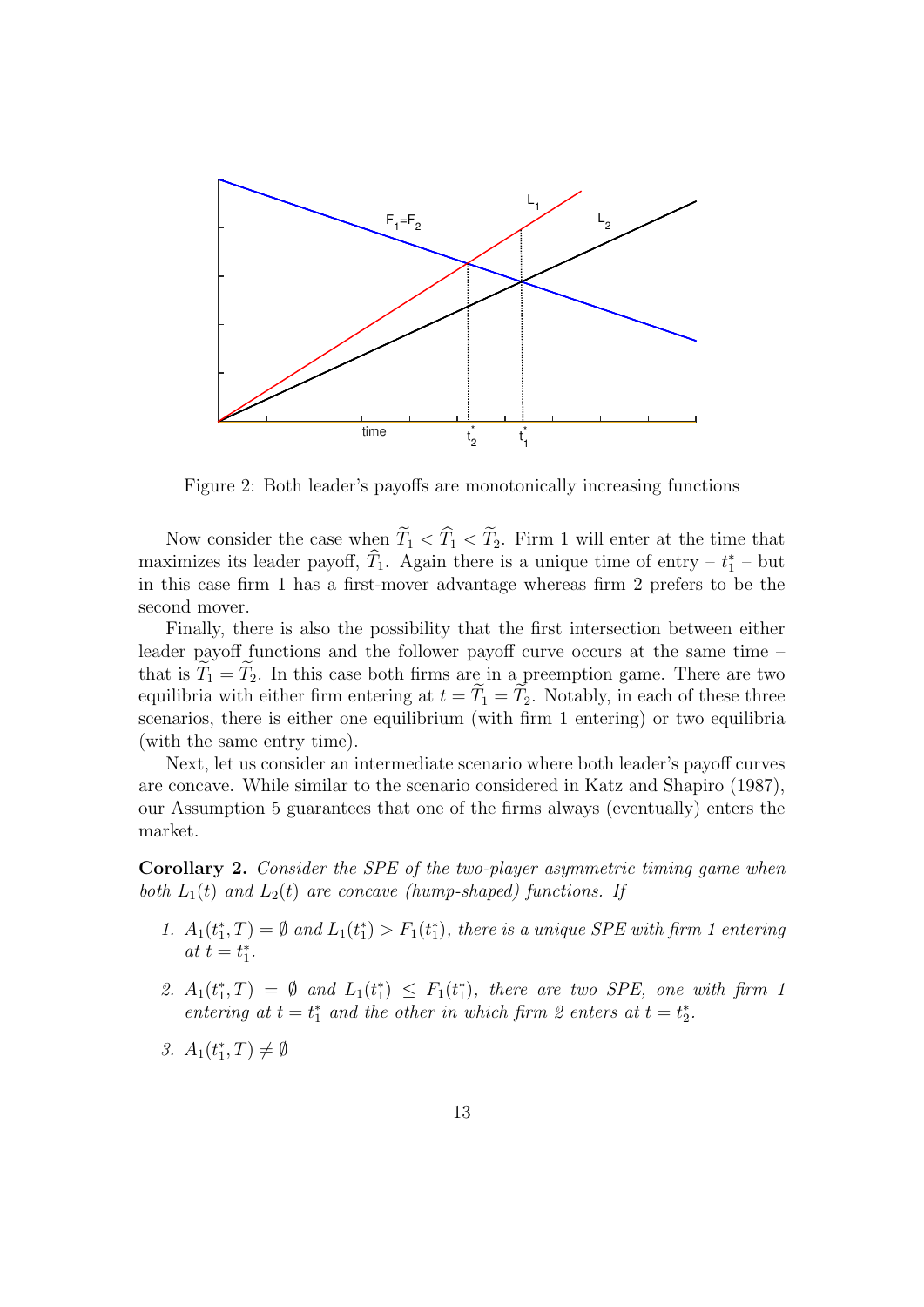

Figure 3: Example of Corollary 2(2) when both leader's payoffs are concave functions,  $L_1(t_1^*) \leq F_1(t_1^*)$  and  $A_1(t_1^*, T) = \emptyset$ : entry occurs at either  $t_1^*$  or  $t_2^*$ 

- (a) and  $t_2^* < \hat{T}_2$ , there is no pure-strategy SPE.
- (b) and  $t_2^* = \hat{T}_2$ , there is a unique pure-strategy SPE, in which firm 2 enters at  $t=t_2^*$ .

With the concave leader payoff functions described in Corollary 2, the SPE need not just involve a preemption equilibrium, which was the case in Corollary 1. Note, first, Corollary 2(1) includes the case covered in Corollary 1(1). This is the case, presented in Figure 3, when both firms have an incentive to preempt, however firm 1 has an advantage in terms of payoffs  $(L_1(t_1^*) > F_1(t_1^*))$ . Corollary 2(1) also includes the 'mixed' case scenario in which firm 1 prefers to be a leader, entering at  $t_1^* = \hat{T}_1$  (as  $L_1(t_1^*) > F_1(t_1^*)$  and  $A_1(t_1^*, T) = \emptyset$ , meaning that there is no advantage waiting for a higher payoff later), whereas firm 2 prefers to be a follower at  $t_1^*$ rather than entering as a leader at  $t_2^*$ , because  $L_2(t_2^*) < F_2(t_1^*)$ .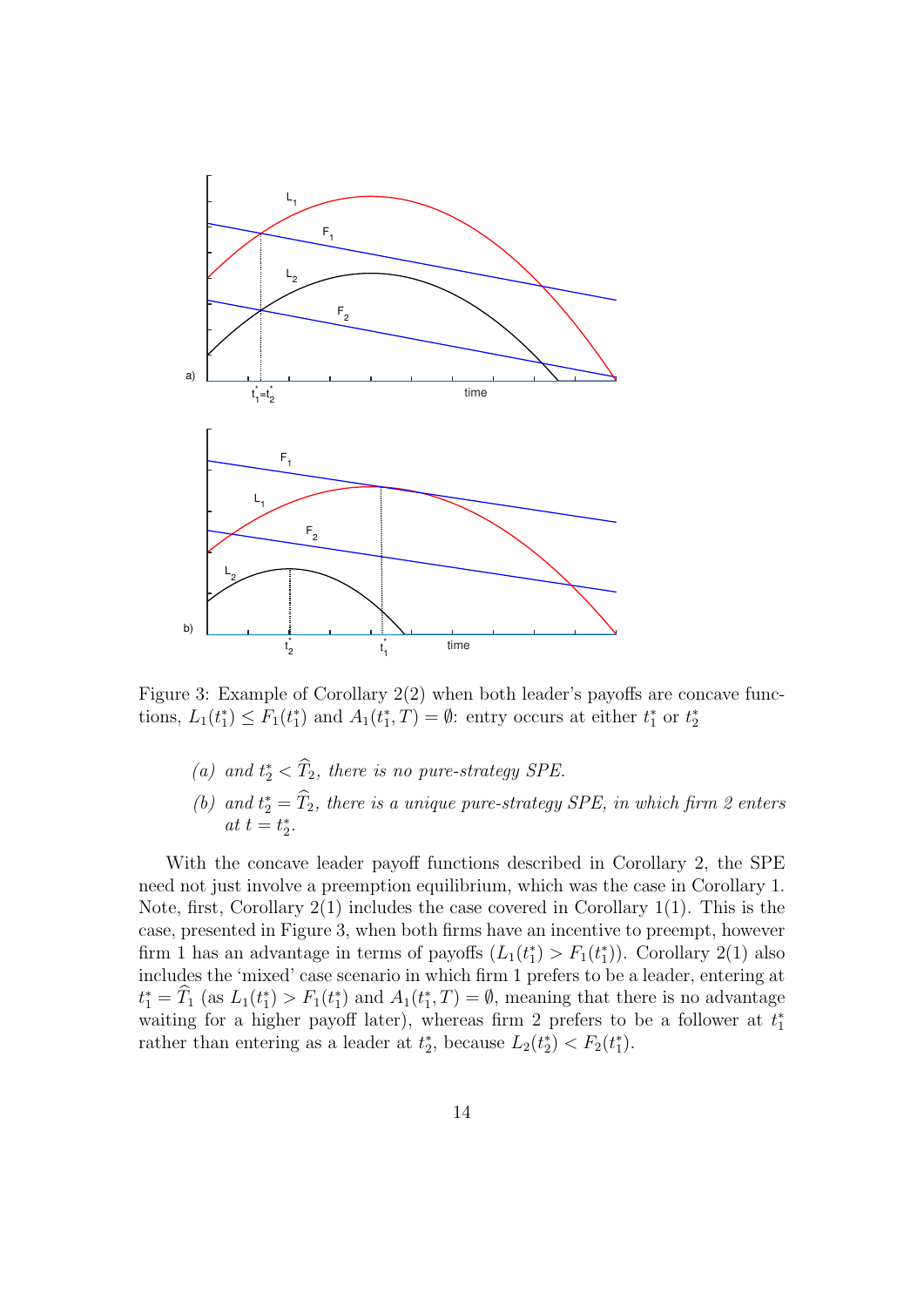The strategies firms adopt in this SPE are:

$$
\sigma_1(t) = \begin{cases} 1 & \text{if } [A_1(t,T) = \emptyset \& L_2(t) \le F_2(t)] \& [L_1(t) > F_1(t) \& L_2(t) > F_2(t)], \\ 0 & \text{otherwise}; \end{cases}
$$

$$
\sigma_2(t) = \begin{cases} 1 & \text{if } L_2(t) > F_2(t), \\ 0 & \text{otherwise.} \end{cases}
$$

These strategies require that firm 1 enters in two distinct situations. Firstly, firm 1 opt to be the leader when it has no further incentive to wait in the hope of a higher return later  $(A_1(t_1^*, T) = \emptyset)$  and firm 2 prefers to be a follower, as  $L_2(t) \leq F_2(t)$ . The second situation resembles the classic preemption game outlined in Fudenberg and Tirole (1985), as both firms prefer to be a leader rather than a follower when both  $L_1(t) > F_1(t) \& L_2(t) > F_2(t)$ . On the other hand, considering the strategy of firm 2, it will only enter the market at  $t$  if doing so dominates waiting. This holds when  $L_2(t) > F_2(t)$ , remembering that  $F_2(t)$  is a non-increasing function.

Corollary 2(2) corresponds to two distinct scenarios. Firstly, as in Corollary 1(2), if  $A_1(t_1^*,T) = \emptyset$ ,  $t_1^* = t_2^*$  and  $L_i(t_1^*) = F_i(t_1^*)$  there are two preemption equilibria, with either firm acting as the leader,  $t_1^* = t_2^*$ . This is illustrated in the top panel of Figure 3. In one of the equilibria firm 1 enters at  $t_1^*$ , while firm 2 waits. Alternatively, firm 1 plays the role of the follower, and firm 2 enters as the market pioneer. In either of the equilibria entry occurs at the same time.

The second scenario covered by in Corollary  $2(2)$  is illustrated in the example shown in the bottom panel of Figure 3. Note that  $L_1(t_1^*) \leq F_1(t_1^*)$  and  $L_2(t_2^*)$  $F_2(t_2^*)$ . In this case there are two SPE, each with a second-mover advantage. In each of these equilibria either firm enters when they attain their highest leader payoffs  $\widehat{T}_i$  (and the other firm always waits, unless entering strictly dominates waiting).

Explicitly, for SPE in Corollary 2(2) where firm i is the leader and firm j is the follower, the firms' strategies in each of the SPE are:

$$
\sigma_i(t) = \begin{cases} 1 & \text{if } [A_i(t, T) = \emptyset \& L_j(t) \le F_j(t)] \& [L_1(t) > F_1(t) \& L_2(t) > F_2(t)], \\ 0 & \text{otherwise}; \end{cases}
$$

$$
\sigma_j(t) = \begin{cases} 1 & \text{if } L_j(t) > F_j(t), \\ 0 & \text{otherwise.} \end{cases}
$$

These strategies generalize the outlined for Corollary 2(1) above. Consider the equilibrium when firm 2 enters, so it plays the role of firm i. Its strategy involves it waiting until its leader payoff is maximized, and then entering at this time. If, somehow, a preemption subgame is reached in which  $|L_1(t) > F_1(t)$  and  $L_2(t) > F_2(t)$ , entering dominates waiting, so firm 2 would enter. Conversely,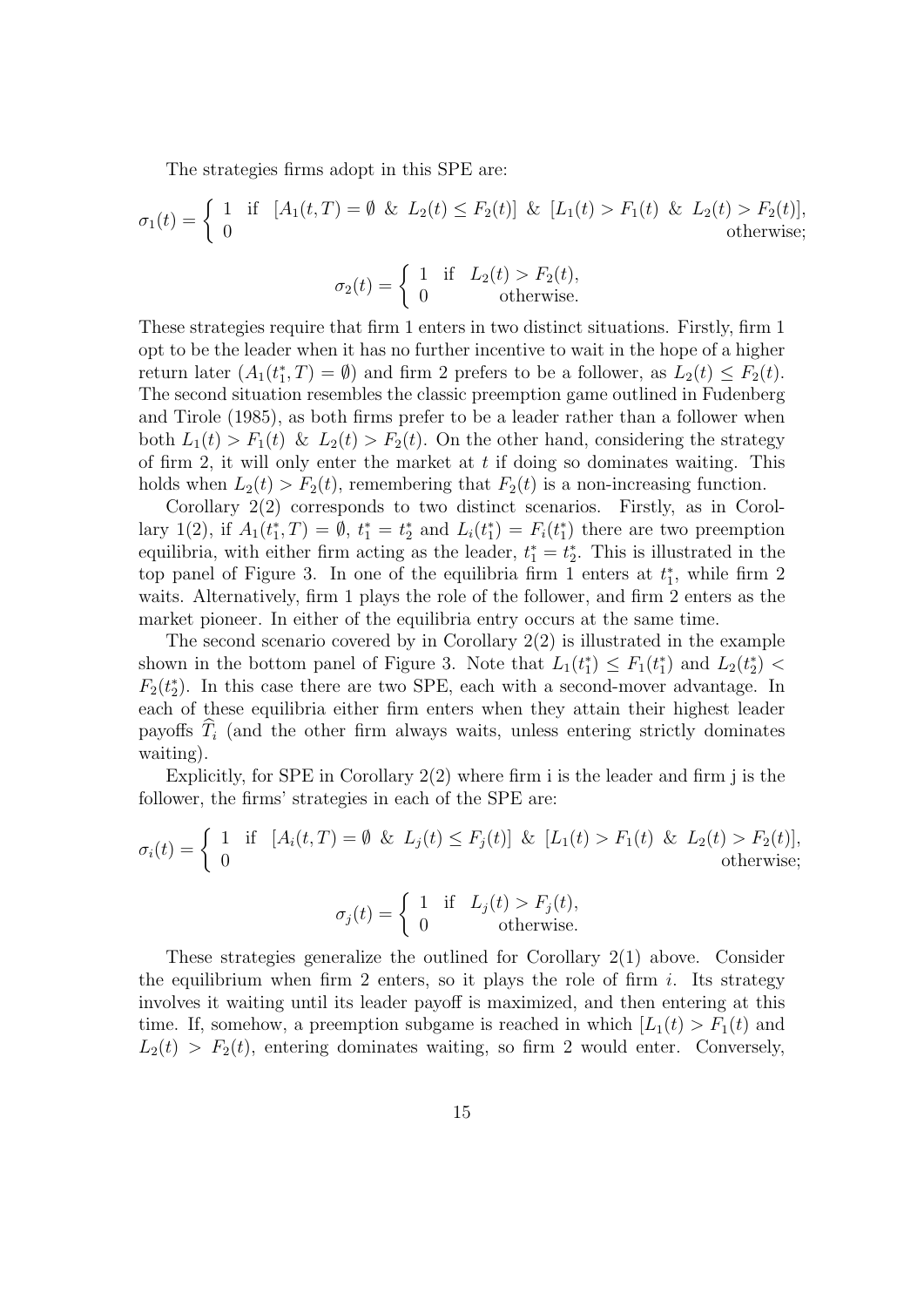

Figure 4: Example of SPE in Corollary 2(3b), when  $A_1(t_1^*, T) \neq \emptyset$  and  $t_2^* = \hat{T}_2$ . firm 2 is the market leader, entering at  $t_2^*$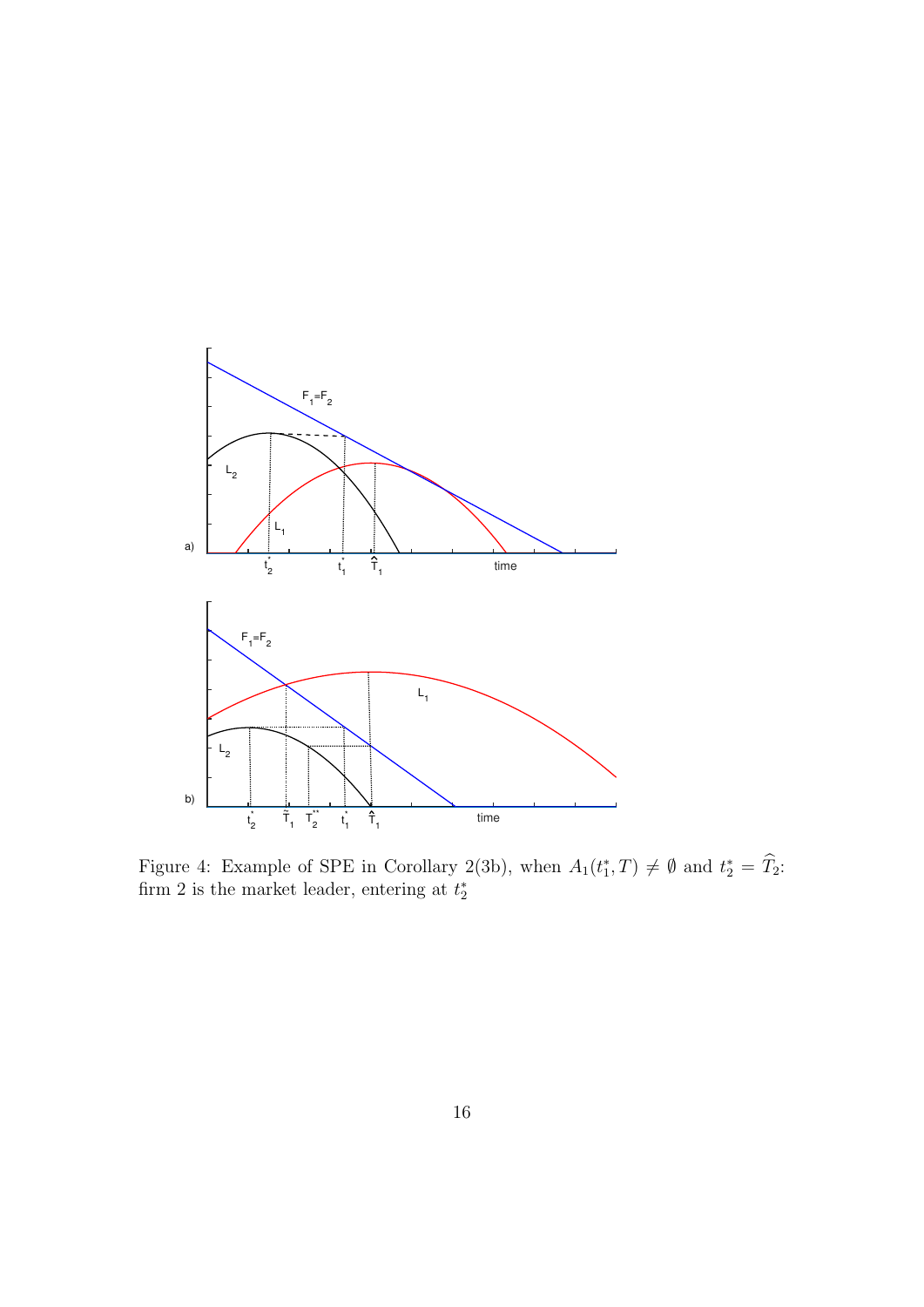

Figure 5: Example of no pure strategy SPE in Corollary 2(3a):  $A_1(t_1^*, T) \neq \emptyset$  and  $t_{2}^{*} < \widehat{T}_{2}$ 

firm 1 plays the role of follower in this cae. It will always wait, unless its leader payoff exceeds the return from being a follower.

Now consider Corollary 2(3). This part captures a very different type of scenario than the equilibria described above. To garner the intuition for these cases, with the help of Figure 4, first consider Corollary 2(3b). As illustrated in the top panel of the Figure, if the game reaches  $t_1^*$  without entry, firm 1 would not enter at this time; rather it has an incentive to wait and enter at  $\widehat{T}_1$ . Understanding firm 1's incentive, as  $L_2(t_1^*)$  is below its historical maximum, firm 2 has an incentive to preempt and enter at  $t_2^*$ .<sup>16</sup> Consequently, there is a unique equilibrium with firm 2 entering at  $t_2^*$ .

Note that this example satisfies the condition  $L_1(t_1^*) < F_1(t_1^*)$ . However, in general any sign between  $L_1(t_1^*)$  and  $F_1(t_1^*)$  is possible. To illustrate this, consider the example shown in Figure 4(b), in which firm 1 has a leader advantage (after  $T_1$ ) whereas there is a second-mover advantage for firm 2. This example is equivalent to the example presented in Figure 2C in Katz and Shapiro (1987). Employing the same logic as in the example in Figure 4(a), if the game were to reach  $t_1^*$  without entry, firm 1 would have an incentive to wait and only enter at  $\hat{T}_1$ . At this time in the game, there is no credible way firm 2 can prevent firm 1 from waiting, as firm 2's follower payoff exceeds its return as a leader. Anticipating this, firm 2 has an incentive to preempt; there is a unique equilibrium with firm 2 entering at  $t_2^*$ (its historical maximum payoff as leader). As noted by Katz and Shapiro (1987),

<sup>&</sup>lt;sup>16</sup>In Figure 4(a)  $A_1(0) = (0, t_1^*]$ , where  $t_1^*$  is determined by historical maximum of  $L_2$ . On the other hand,  $A_2(0) = (0, t_2^*]$ .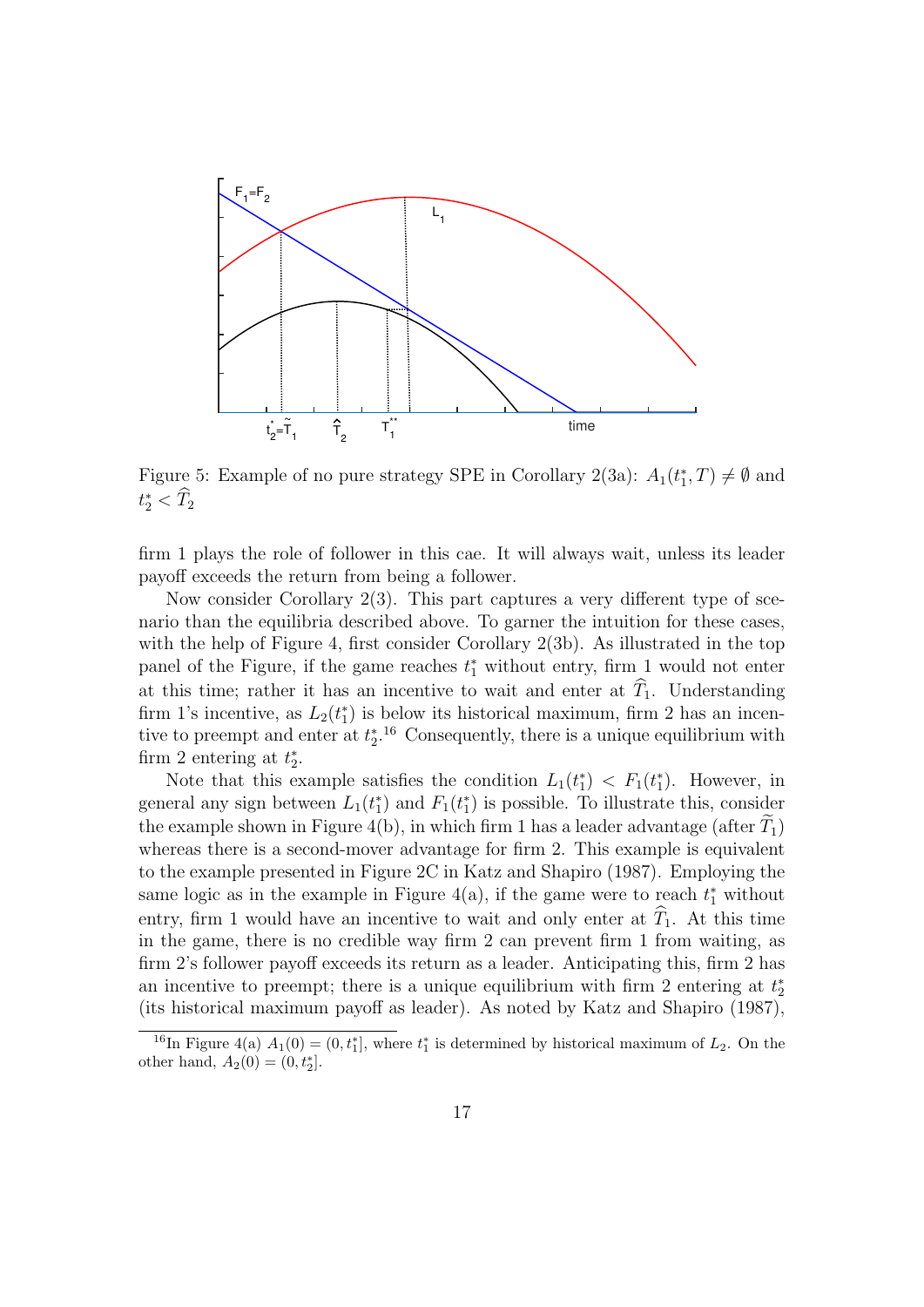

Figure 6: Example of blocking entry when both leader's payoffs can be multipeaked functions

however, there is a complication that there does not exist an equilibrium with pure strategies for a truncated subgame on  $[T_1, T_2^{**}]$ . This issue is discussed in Katz and Shapiro (1987), in footnote 15. One solution is to resort to mixed strategies over this range. Another possibility is to augment the equilibrium concept so as to require that either firm does not play dominated strategies. This caveat ensures entry by firm 2 at  $t_2^*$ , regardless of the strategy adopted by firm 1 after this time.

This issue of non-existence of equilibria is exacerbated further in Corollary 2(3a), illustrated in Figure 5. In this case is no pure-strategy SPE. Critical to this nonexistence outcome is that  $t_2^* < \hat{T}_2$ . The intuition for this result is as follows. In this scenario, recall that  $A_1(t_1^*,T) \neq \emptyset$ . This means that if the game reaches  $t_1^*$ without entry, firm 1 will have an incentive to delay entry further. Anticipating this, firm 2 would consider preemption; a candidate for preemption would be at a time at which its leader payoff is maximized,  $\hat{T}_2$ . But in this example  $t_2^* < \hat{T}_2$ , which raises the problem of existence. At  $\widehat{T}_2$  firm 1's best response to entry by firm 2 is to preempt, as  $L_1(\widehat{T}_2) > F_1(\widehat{T}_2)$ . Firm 2 would prefer to follow if firm 1 enters, but if it does so, firm 1 would also have an incentive to wait, as its leader payoff is increasing at this time. Hence, there is no combination of best-response pure strategies, as formally captured by Corollary 2(3a).

Before leaving Corollary 2, it is worth noting that if any equilibrium exists, entry by the market leader always occurs at  $t_1^*$  or at  $t_2^*$ , or at both times (which could of course coincide). While not ensuring uniqueness, it does indicate that at most there are two entry times feasible in equilibrium.

To finish our discussion in this Section, consider the full set of possibilities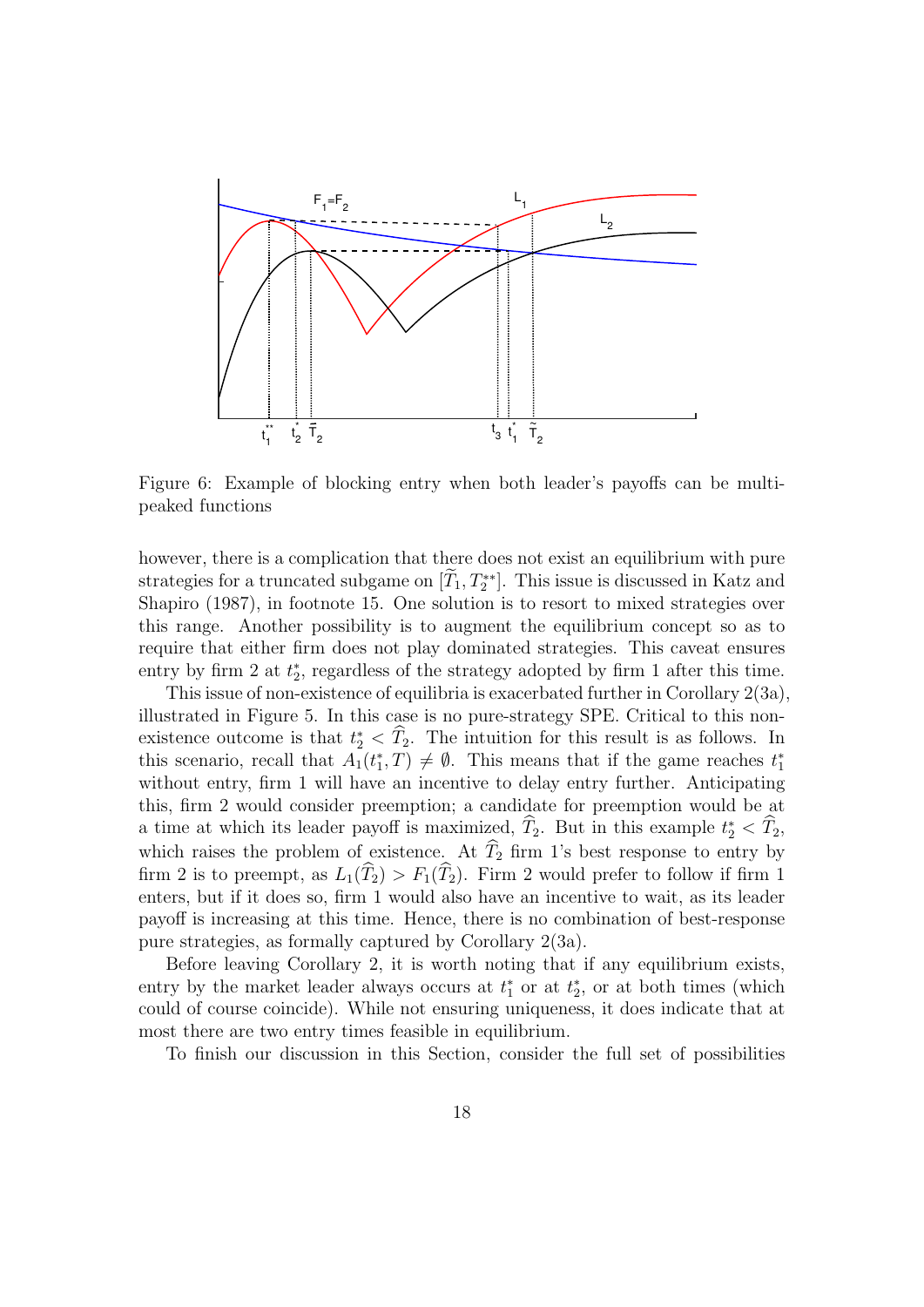covered in Proposition 2. The above discussion of Corollaries 1 and 2 centres the cases captured by Proposition 2(1), (2), (3a) and (3b). A novel element of our analysis relates to Proposition  $2(3c)$ . Let us highlight the intuition of this case with the assistance of the following example, illustrated in Figure 6. Firstly, in Figure 6 note that  $A_1(0) = (0, t_1^{**}] \cup (t_3, t_1^{*}]$ . On the other hand,  $A_2(0) = (0, t_2^{*}]$ . To determine the equilibrium entry time, we iterate backwards from the latest possible candidate entry date. If game has reached  $t_1^*$  without entry, firm 1 would rather wait and enter later at  $T_2$  than to lead at  $t_1^*$ . Anticipating this incentive for firm 1 to delay at  $t_1^*$ , firm 2 would prefer to preempt this outcome; from  $A_2(0) = (0, t_2^*]$ , a candidate entry time is  $t_2^*$ . However, note the structure of payoffs at  $t_2^*$ ; as  $F_1(t_2^*) > L_1(t_2^*)$  waiting dominates entry for firm 1, whereas firm 2's leader payoff is also increasing if it waits  $(t_2^* < \bar{T}_2)$ . Consequently, if the game reaches  $t_2^*$  without entry, firm 2 would prefer to wait and only at  $\bar{T}_2$ . Of course, firm 1 will anticipate its fate if the game reaches  $t_2^*$ , giving it an incentive to preempt by entering even earlier at  $t_1^{**}$ . This is because its payoff as a follower between  $t_2^*$  and  $\bar{T}_2$  is less than  $L_1(t_1^{**})$ . In this scenario, anticipating that it will be preempted, firm 1 enters even early in order to block its rival's preemption attempt. That is, anticipating that it will be preempted by firm  $2(T_2)$ , firm 1 blocks preemption by entering even earlier, in this case at  $t_1^{**}$ .

This is a new result, and we denoted such a situation as a *blocking entry* equilibrium. As noted in the introduction, this could relate to a firm prematurely launching a new smartphone, or cobbling together an updated release, in an attempt to block a rival's future entry that would have itself been, in its own right, a preemptive market entry. The blocking entry equilibrium is possible only in a mixed case covered in Proposition 2(3), in which the incentive to leader or follow reverses between the firms due to non-monotonic leader payoff functions. This example also illustrates that in the general case covered by the Proposition 2, entry times in equilibrium can differ from  $t_1^*$  and  $t_2^*$ .

### 3.3 Example of two cost-decreasing technologies

To provide some further intuition for the main results in the paper, and to allow for a closer comparison with the previous literature, we construct the following modification of Katz and Shapiro (1987). Essentially, we augment their example to allow for more than one potential innovation that firms can put into practice. As noted in the Introduction, firms are often faced with the choice between two or more alternative technologies. Examples of competing technologies for tablets, phone handsets and computer hardware come to mind, but a similar choice often has to be made when considering adopting cost-reducing technologies. Each technology will typically come with its own advantages. Moreover, technologies do not necessarily get developed at the same time or mature at the same rate.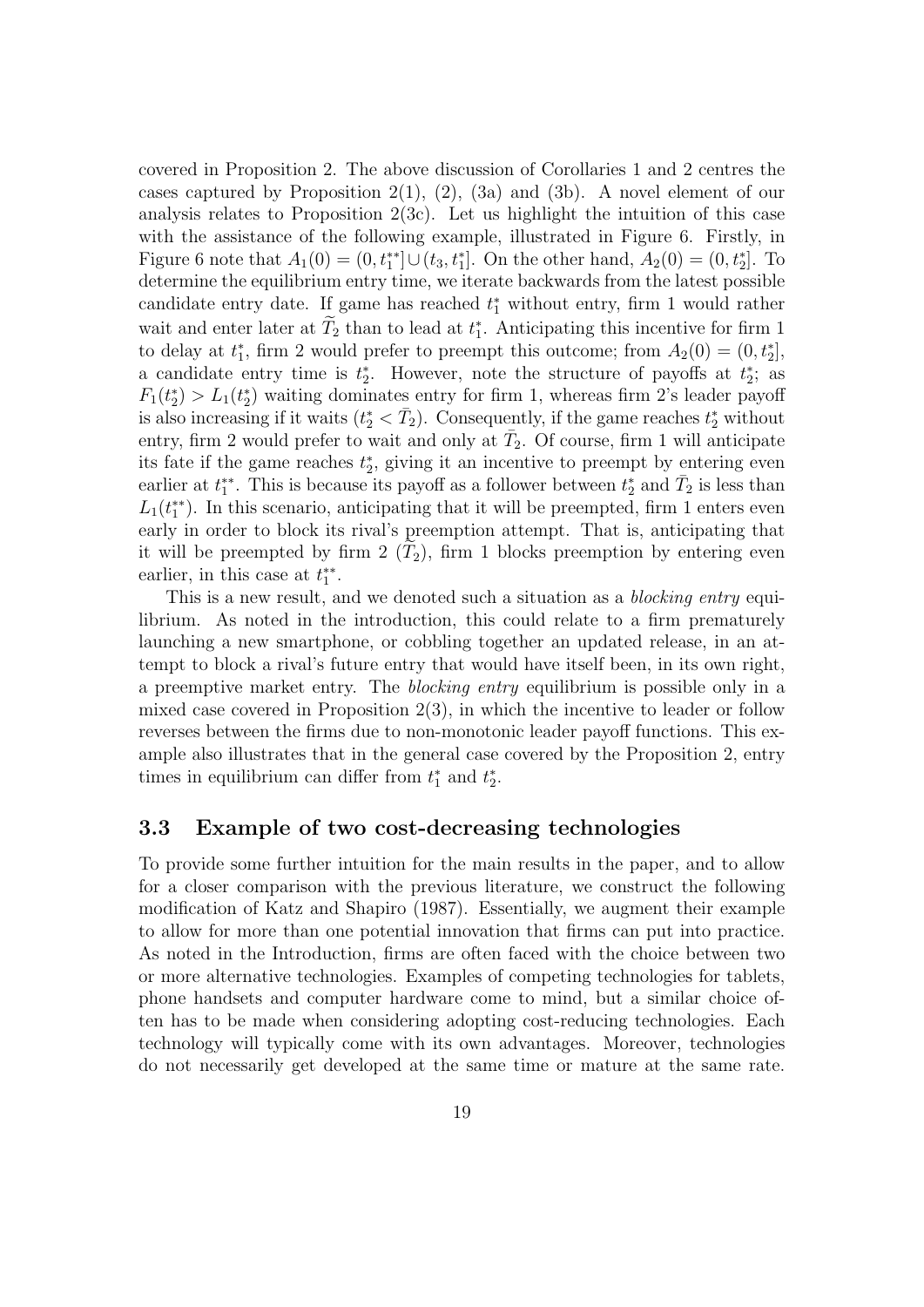Consequently, one technology might be preferred at by an early adopter, but a later entrant might well opt for an alternative as the relative advantages of the technologies change over time.

Here, we completely characterize all SPE of this two-innovation game using the algorithm outlined in this paper. By doing so, we show how an augmented example of Katz and Shapiro (1987) can provide micro-foundations for non-monotonic leader payoff functions, non-increasing follower payoffs, and for the equilibrium with *blocking entry*, as illustrated in Figure 6 and discussed above.

Consider the case when two firms are contemplating when to upgrade to a new technology, which they can implement at some time  $t_i \in [0,\infty)$ , for  $i = 1,2$ . Each firm can choose to implement one of the two options  $k = 1, 2$  available. For each firm, the old (null) technology generates a flow of profit normalized to zero; that is,  $\pi_i^0 = 0$ ,  $i = 1, 2$ . After adoption, the new technology k affords firm i a flow of profit  $\pi_{ik}^i > 0$ . Subsequent to firm i adopting technology k, firm j's earns a flow profits of  $\pi_{jk}^i > 0$ . Finally, after firm i's adoption of k, industry profits are given by  $\pi^i_k = \pi^i_{jk} + \pi^i_{ik}$ .

The payoffs are discounted by a common discount factor  $e^{-rt}$ , so that the netpresent value of profits for the leader (firm i) entering at  $t_i$  with technology  $k$ is:

$$
L_i(t_i, k) = \int_{t_i}^{\infty} e^{-rt} \pi_{ik}^i dt - K^L(t_i, k) = \frac{e^{-rt_i}}{r} \pi_{ik}^i - K^L(t_i, k).
$$
 (5)

Here, we use the exponentially declining development cost function,  $K(t_i, k) =$  $K_0e^{\lambda_k t_i} + K_{ik}$ , with  $\lambda_k > r$ .

Similarly, the payoff to firm i if firm j enters with technology  $k$  at  $t_j$  is:

$$
F_i(t_j, k) = \frac{e^{-rt_j}}{r} \pi_{ik}^j - K^F(t_i, k).
$$
 (6)

As firm i maximizes its payoff, the net-present value of profits for the leader (firm i) entering at  $t_i$  with the best technology available is:

$$
L_i(t_i) = \max_{k=1,2} \left[ \frac{e^{-rt_i}}{r} \pi_{ik}^i - K^L(t_i, k) \right].
$$
 (7)

For simplicity, let us assume that the payoff to firm i if firm i wins with technology  $k$  is independent of  $k$ ; that is,

$$
F_i(t_j) = F_i(t_j, 1) = F_i(t_j, 2).
$$
\n(8)

This means that for both firms  $\pi_{i1}^j = \pi_i^j$  $i_2^j$  and  $K^F(t_i,1) = K^F(t_i,2)$ ; a follower earns the same level of profit, regardless as to the technology adopted by the market leader.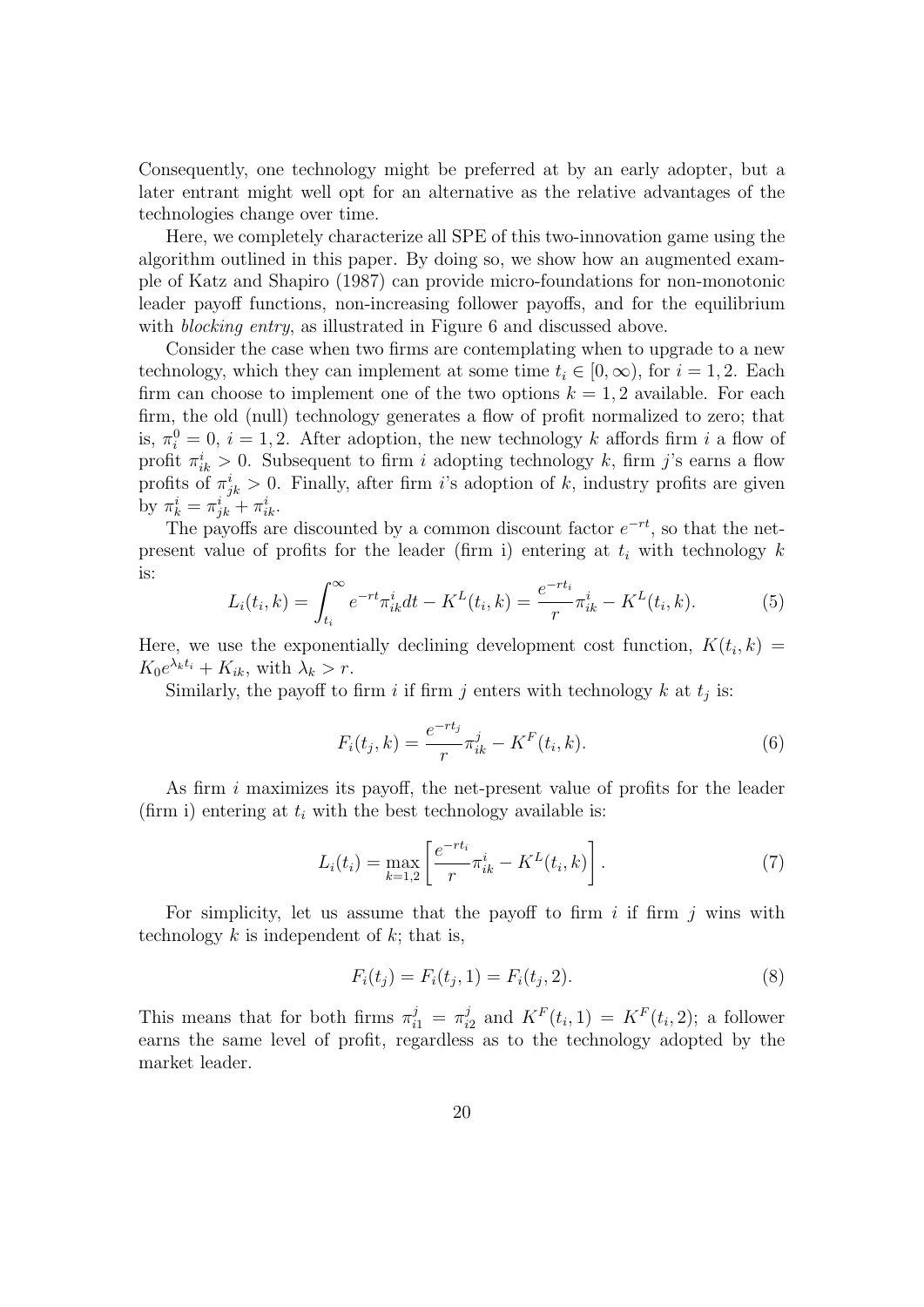The market demand in each period is 1 unit at a constant price of 1. We assume that firms share the market equally; the profits before and after entry are

$$
\pi_i^0 = (1 - c_i^0)/2, \quad \pi_{ik}^i = (1 - c_{ik}^i)/2, \quad \pi_{ik}^j = (1 - c_{ik}^j)/2,
$$

where  $c_i^0$ ,  $c_{ik}^i$  and  $c_{ik}^j$  are the costs corresponding to the old and new technology cases, respectively.

Several points are worth noting here in relation to this example and the analysis of the model above. Firstly, the follower's payoff function  $F_i(t_i)$  is a decreasing function of the leader's entry and the parameters ensure that the payoffs are always positive. This means that Assumptions 5 and 6 are satisfied, and that we can apply our framework. Secondly, the three curves  $-L_1(t)$ ,  $L_2(t)$ , and  $F_1(t) = F_2(t) - in$ Figure 6 are all constructed using equations (7) - (8). In this way, we are able to construct an entry game with the characteristics of our model, with only a slight augmentation of an example in the literature. Thirdly, this example illustrates the case in which there is a unique pure-strategy SPE with blocking entry – a situation not previously considered.  $\square$ 

### 4 Impact of innovation policies

**Proposition 3.** As a result of improvement of leader payoff (follower payoff), in the new SPE of the two-player symmetric timing game, the entry time can only stay the same or decrease (increase).

Payoffs from innovation can be influenced by small (exogenous) changes in the environment. Policy makers regularly try to influence the incentive to innovate through subtle adjustments in subsidies, concessions or tax breaks for innovators. Typically the objective of these incentives is to bring forward or to encourage technological advancement. However, these policies can at times create unexpected or even perverse incentives in terms of the timing of innovation due to the strategic interaction of asymmetric oligopolists. The analysis in this section highlights the ambiguous and, at times, counter-intuitive impact innovation policy (or more broadly, changes in the leader and follower payoff functions) can have on technological advancement. To do so, in this section we consider the effects of changes to payoff functions.

By way of comparison, first consider the symmetric game in which both firms have the same potential payoffs, given the leader's time of entry, as in Smirnov and Wait (2015). If there is an increase in the return enjoyed by a leader (the leader curve shifts up), in equilibrium this change can only result in entry occurring at the same time, or early. To see this, revisit the examples shown in Figure 1. If the leader payoff function shifts up vertically, entry can never occur at a later time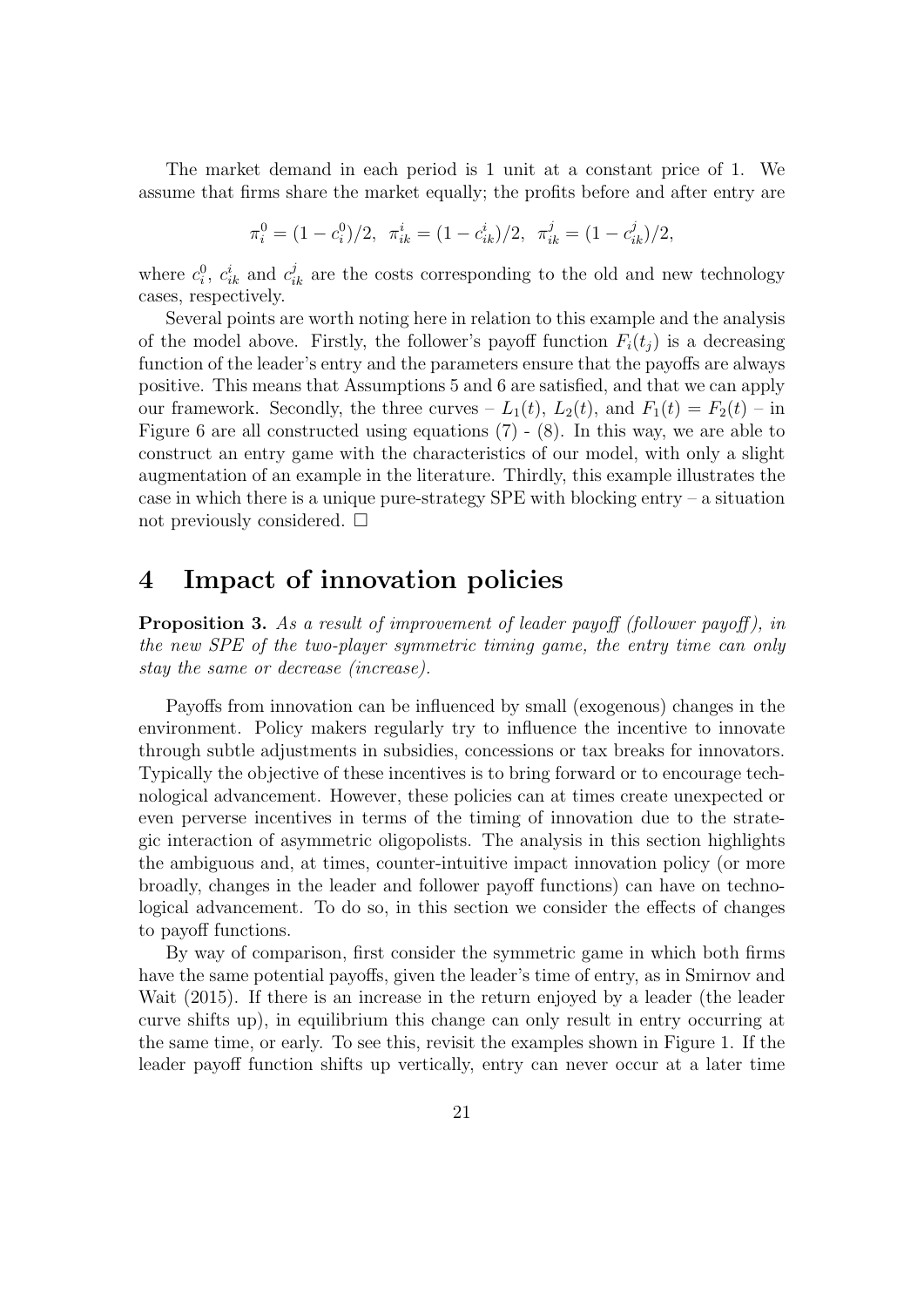in the new equilibrium, relative to what it would have been without the change. Entry will occur early if there is a small vertical upwards shift in the  $L(t)$  in the top panel of Figure 1, as the intersection of  $L(t)$  and  $F(t)$  occurs at an early time than prior to the change. On the other hand, as illustrated in the bottom of the Figure, the equilibrium entry time is unchanged if there is a small upwards shift in  $L(t)$ , as  $t^*$  still maximizes the leader's payoff, and this determines when the leader enters. An analogous argument can be made for a policy that increases the payoff for the follower over all  $t$ . If there is an increase in the follower payoff: (i) entry time in equilibrium will be unchanged (for example, in the second-mover advantage equilibrium in which entry is determined by the maximum of the leader payoff function, which could apply for a small increase in  $F(t)$  in the bottom panel of Figure 1); or (ii) it will be at a later time (in a preemptive equilibrium, when entry occurs at the first intersection from below of the leader curve with the follower payoff function, as would be the case for a small constant increase in  $F(t)$ in the top panel of Figure 1). An important driver of this result is the assumption that the follower's payoff is non-increasing in the leader's entry time.

This intuition is summarized in the proposition below.

**Proposition 4.** As a result of improvement of leader payoff (follower payoff), in the new SPE of the two-player symmetric timing game, the entry time will be early (later) or remain unchanged.

It is tempting to let this unambiguous prediction and the underlying intuition to guide innovation policy. But as it turns out, the more plausible asymmetric game in which the leader and follower payoff functions can differ between firms is far more complicated. To analyze the asymmetric game first focus on a change to the leader payoff curves. Explicitly, consider the situation when firm  $i$  costs  $K_i^L(t_i,k)$  for both  $k=1,2$  decrease by  $\Delta$ , as a result of an unexpected taxation concession for the market leader.<sup>17</sup> As a result, firm  $i$ 's new leader net-present value curve increased by  $\Delta$ ; that is,  $L_i^{new}(t_1) = L_i^{old}(t_1) + \Delta$ . To isolate the impact of this change assume that all other curves stay the same.

The following result characterizes how the timing of entry is impacted in SPE of the game with asymmetric payoff functions by an improvement in one of the leader payoff curves.

Result 1. If there is an improvement in firm 1's (firm 2's) leader payoff, the time of entry in the new SPE of the two-player asymmetric timing game will be unchanged, or it will be at a later (early) date.

Proof: See Appendix A.

<sup>17</sup>A change in the leader's payoff like this could also arise due to an exogenous advance in technology.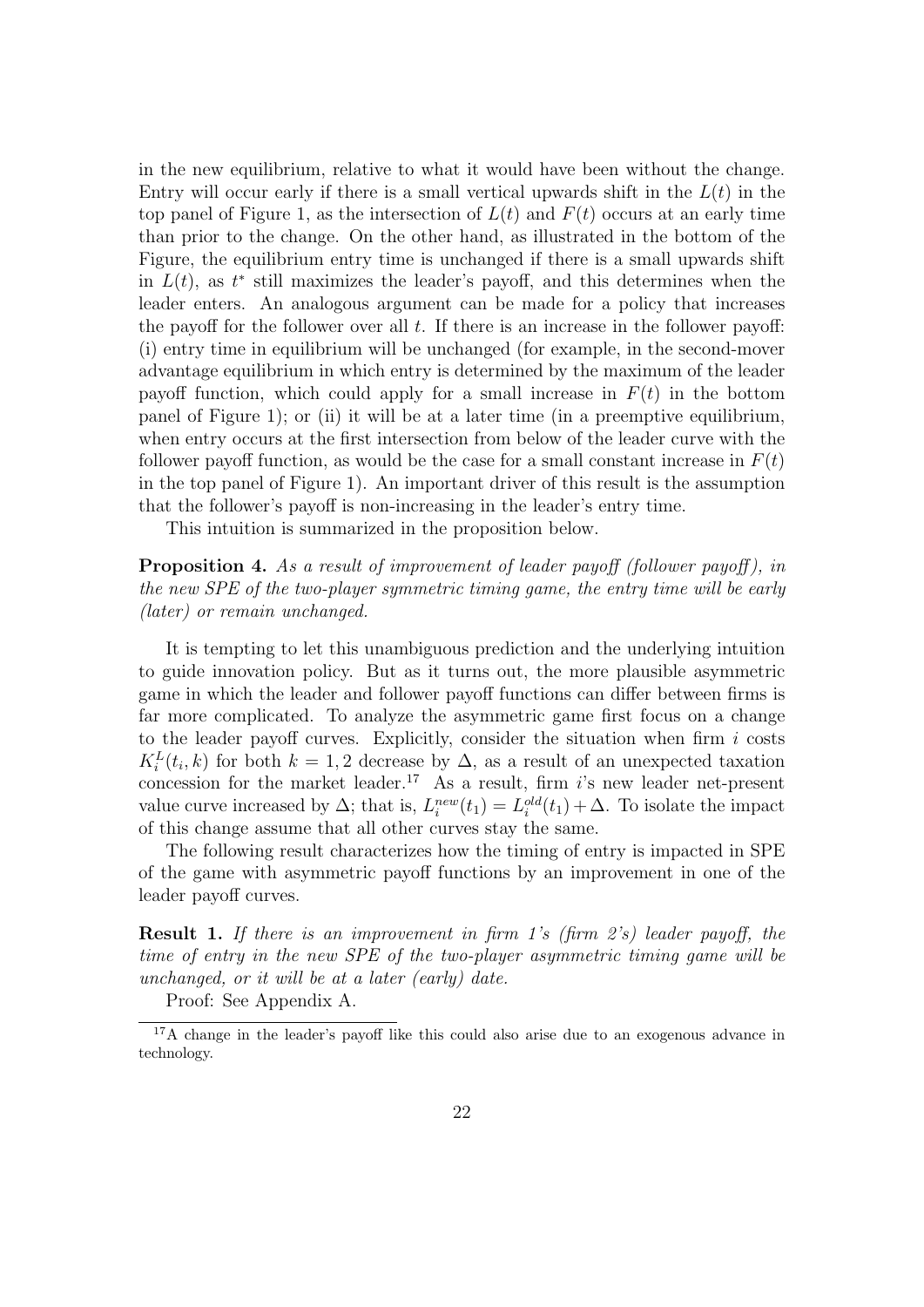As shown previously, there are at most two equilibria of our timing game – which will involve entry at either  $t_2^*$  to  $t_1^*$ , or both.<sup>18</sup> In this case, increasing  $L_1(t)$ can only switch entry from  $t_2^*$  or  $t_1^*$ . The converse is true for a vertical shift up of  $L_2(t)$ ; such a change can only cause a switch in the equilibrium time of entry from  $t_1^*$  to  $t_2^*$ . Consequently, shifting one or other of the leader payoff functions through a policy or tax break can have opposite affect on the time of entry.

Consider now the impact of small exogenous changes to the follower payoff curves. Specifically, consider the situation when firm i costs  $K_i^F(t_i, k)$  for both  $k = 1, 2$  are decreased by  $\Delta$  (as a result of a tax concession, a technological improvement, and so on). This means firm i's new follower net-present value curve has increased by  $\Delta$ ; that is,  $F_i^{new}(t_1) = F_i^{old}(t_1) + \Delta$ . As before, to aid in our analysis all other curves remain unchanged.

The following result characterizes changes in the timing of entry in the purestrategy SPE with asymmetric firms that arises as a result of an improvement of either of the follower payoff functions.

Result 2. An increase in the follower payoff function for firm 1 (firm 2), results in the entry time in the new SPE with asymmetric firms to remain unchanged or be early (delayed).

Proof: See Appendix A.

Again, this result relies on the whether or not the timing of entry switches between one of the two candidate equilibria, or if it remains unchanged. Remember that there are at most two equilibria of the game; one equilibria involves firm 1 entering, whereas two potential equilibria involve firm 2 entering. Given this, increasing the follower payoff for firm 1 (firm 2) can only result in a switch in the entry time from  $t_1^*$  to  $t_2^*$ , or that it remain at  $t_1^*$ . Using similar reasoning, an increase in the follower payoff for firm 2 can only resulting in a switch from  $t_2^*$  to  $t_1^*$  or, alternatively, that the time of entry remain at  $t_2^*$ 

Herein lies a complication for a policy makers. Any exogenous change, possibly arising from an innovation policy implemented by the government, in which both leader payoff curves improve has an a priori ambiguous impact on the time of entry. A similar point can be made for changes that enhance the returns experienced by both firms as second entrants – without knowing the specific payoff functions, it is not possible to ascertain how the time of innovation will be impacted by an policy that reduces the cost of innovation. This is a cautionary tale for policy makers. It also is a possible explanation for the invariance or perverse response of a potential innovator to policies designed to enhance the take-up of new technology. The analysis of the two Results above are summarized in the following proposition.

<sup>&</sup>lt;sup>18</sup>For ease of exposition, let us not consider the case when entry occurs at another time, as in the blocking entry equilibrium. This restriction is for the discussion only. These result holds for all equilibria of the game.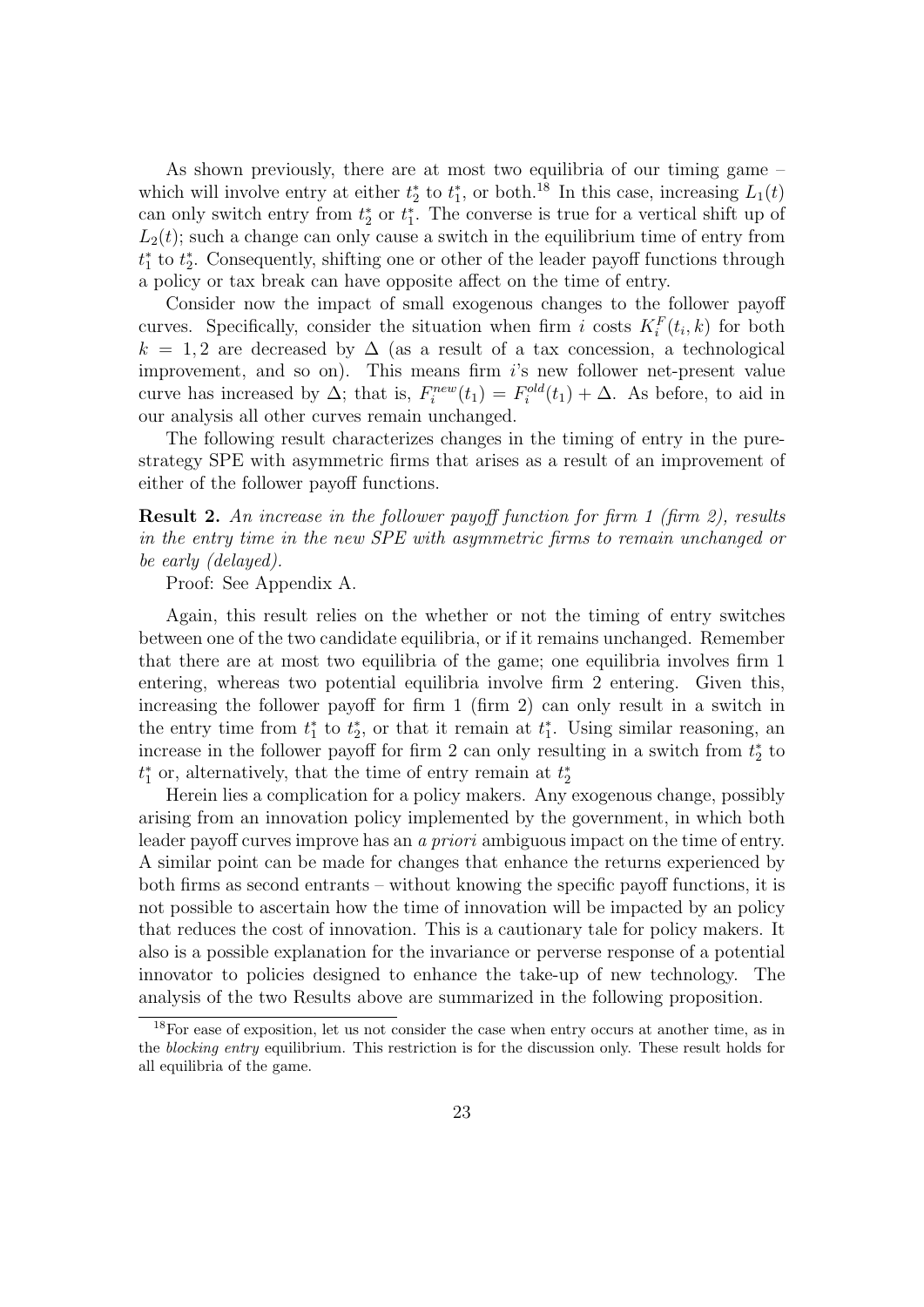Proposition 5. An improvement in both player's leader payoffs (follower payoffs) has an ambiguous impact on the timing of entry in the SPE of the two-player asymmetric timing game.

In essence, a symmetric innovation policy applied to asymmetric firms has an ambiguous effect on the timing of entry.

## 5 Concluding comments

The decision when to launch a product or implement a new production process is a critical question for many firms; it can help determine profit, firm survival and the shape of markets. More generally, it drives economic development. Given its importance, innovation has received a great deal of attention from economists, notably the seminal paper of Fudenberg and Tirole (1985). The previous literature has often assumed that firms are symmetric in terms of their potential to exploit the new technology, and that all relevant technologies are available at the start of the game. Both of these assumptions are important, as some firms are better placed to take advantage of an innovative opportunity than others, and not all technologies (or market entry opportunities) are available immediately. Adapting Fudenberg and Tirole (1985), Katz and Shapiro (1987) and Smirnov and Wait (2015), amongst others, we develop a novel market-entry game with asymmetric payoffs between firms. Moreover, our model allows for the complication that a new technology might only become available to a firm after some waiting period. To capture this, we allow the leader's payoff function to be non-monotonic and even multi-peaked. Indeed, the main restrictions we place on the payoff functions is that they are continuous and that the follower's payoff is non-increasing in the time of the leader's entry.

The first contribution of the paper is a technical one. We provide a method to solve for the equilibrium entry time (or times) in pure strategies. We show that, provided it exists, there are at most two entry times in equilibrium. Given its generality, our setup allows us to study several new phenomena associated to market entry not possible in the previous literature. For example, allowing for firm asymmetry generates various possibilities, such as first- and second-mover advantages co-existing at the same time for either of the firms. We also show that blocking entry is possible, in which a firm, fearing being preempted itself, comes into the market even earlier, effectively preempting the preemptor. Allowing for asymmetries between firms also highlights the difficulties of intervening in the market in order to influence the take-up of new technologies. We show, for example, that increasing the payoff to both firms to be a market leader has an ambiguous effect on the timing of entry in equilibrium.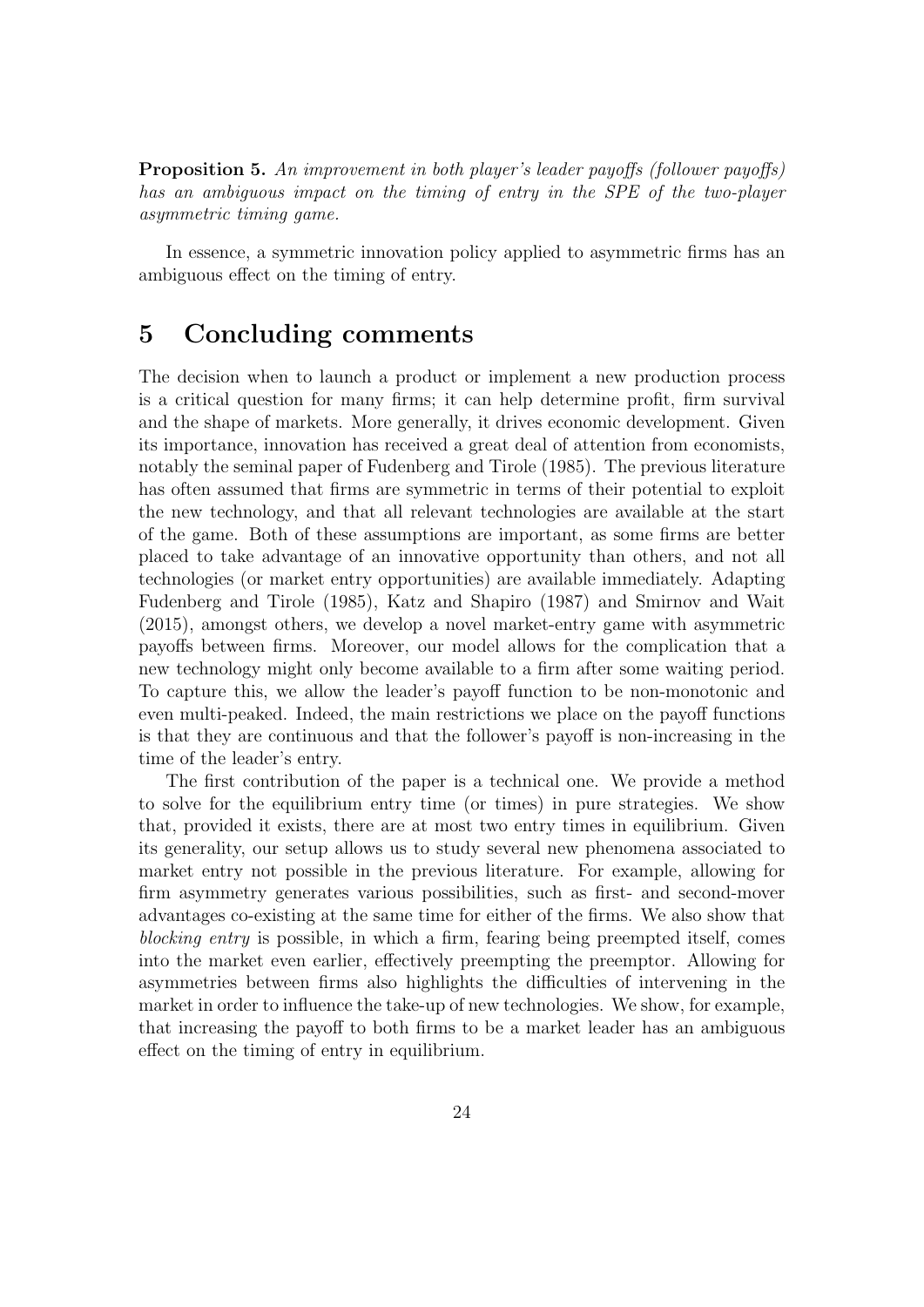# 6 Appendix A

#### Proof of Proposition 2

This proof consists of five parts: A, B, C, D, and E. In Part A we show that all SPE with positive entry times must belong to either  $A_1(0,T)$  if firm 1 enters first or  $A_2(0,T)$  if firm 2 enters first. In Part B we prove that for  $i=1,2$  there exists a unique  $t_i^*$ , given by (3), at which either  $L_i(t)$  is maximized over  $A_i(0,T)$  or  $t_i^* = 0$ when  $A_i(0,T) = \emptyset$ . Part C shows that firm 1 entering at  $t_1^*$  is a unique SPE as it delivers the highest possible equilibrium payoffs to both the leader and the follower when  $A_1(t_1^*,T) = \emptyset$  and  $L_1(t_1^*) > F_1(t_1^*)$ . Part D proves that if  $A_1(t_1^*,T) = \emptyset$  and  $L_1(t_1^*) \leq F_1(t_1^*)$  then there are two SPE with firm 1 entering at  $t = t_1^*$  and firm 2 entering at  $t = t_2^*$ . Finally, part E considers the scenario when  $A_1(t_1^*, T) \neq \emptyset$ .

(A) As a preliminary step, let us prove all SPE with positive entry times must belong to either  $A_1(0,T)$  if firm 1 enters first or  $A_2(0,T)$  if firm 2 enters first. Assume, on the contrary, that there is an SPE with a positive entry time  $t_i^* \notin A_i(0,T)$ . It must be the case that both NPL and NPF conditions are satisfied. If condition NPL is not satisfied, the leader (player i) will have an incentive to enter earlier at  $\tau$ . On the other hand, if condition NPF is not satisfied, the follower (player j) will have an incentive to preempt the leader (player i) and enter slightly earlier, as in Fudenberg and Tirole (1985). Neither of these situations are possible in equilibrium. Consequently, there is a contradiction, proving the statement that all SPE with positive entry times must belong to either  $A_1(0,T)$  if firm 1 enters first or  $A_2(0,T)$  if firm 2 enters first.

(B) Next, let us prove that  $t_i^*$  for  $i = 1, 2$  is given by (3). Specifically, there exists a unique  $t_i^*$  at which either  $L_i(t)$  is maximized over  $A_i(0,T)$  or  $t_i^* = 0$  when  $A_i(0,T) = \emptyset$ . When  $A_i(0,T) = \emptyset$ , entering at  $t_i^* > 0$  can not be an SPE; so the only potential entry time for player i is  $t_i^* = 0$ .

Now consider the situation when  $A_i(0,T)$  is not empty. Let us prove the existence of the solution to this problem of maximizing  $L_i(t)$  over  $A_i(0,T)$  when  $A_i(0,T) \neq \emptyset$ . Note that set  $A_i(0,T)$  is bounded because  $T_i$  is finite, where  $T_i$  is the time at which  $L_i(t)$  reaches its global maximum (Assumption 4). We need to show that set  $A_i(0,T)$  always contains its supremum. Assume that it does not. This means that there is a sequence  $\{t_k\}$  contained in  $A_i(0,T)$  that converges to some limit  $t_i^*$  that is not contained in set  $A_i(0,T)$ . This requires that either NPL or NPF is not satisfied for  $t_i^*$ . As sequence  $\{t_k\}$  belongs to  $A_i(0,T)$ , it means that both NPL and NPF hold for sequence  $\{t_k\}$ . As both  $L_i(t)$  and  $F_j(t)$  are continuous functions, it means  $t_i^*$  also belongs to  $A_i(0,T)$ . This leads to a contradiction, proving existence.

The uniqueness follows immediately from the way set  $A_i(0,T)$  is constructed. If two entry times were to maximize  $L_i(t)$  over  $A_i(0,T)$ , then the later time would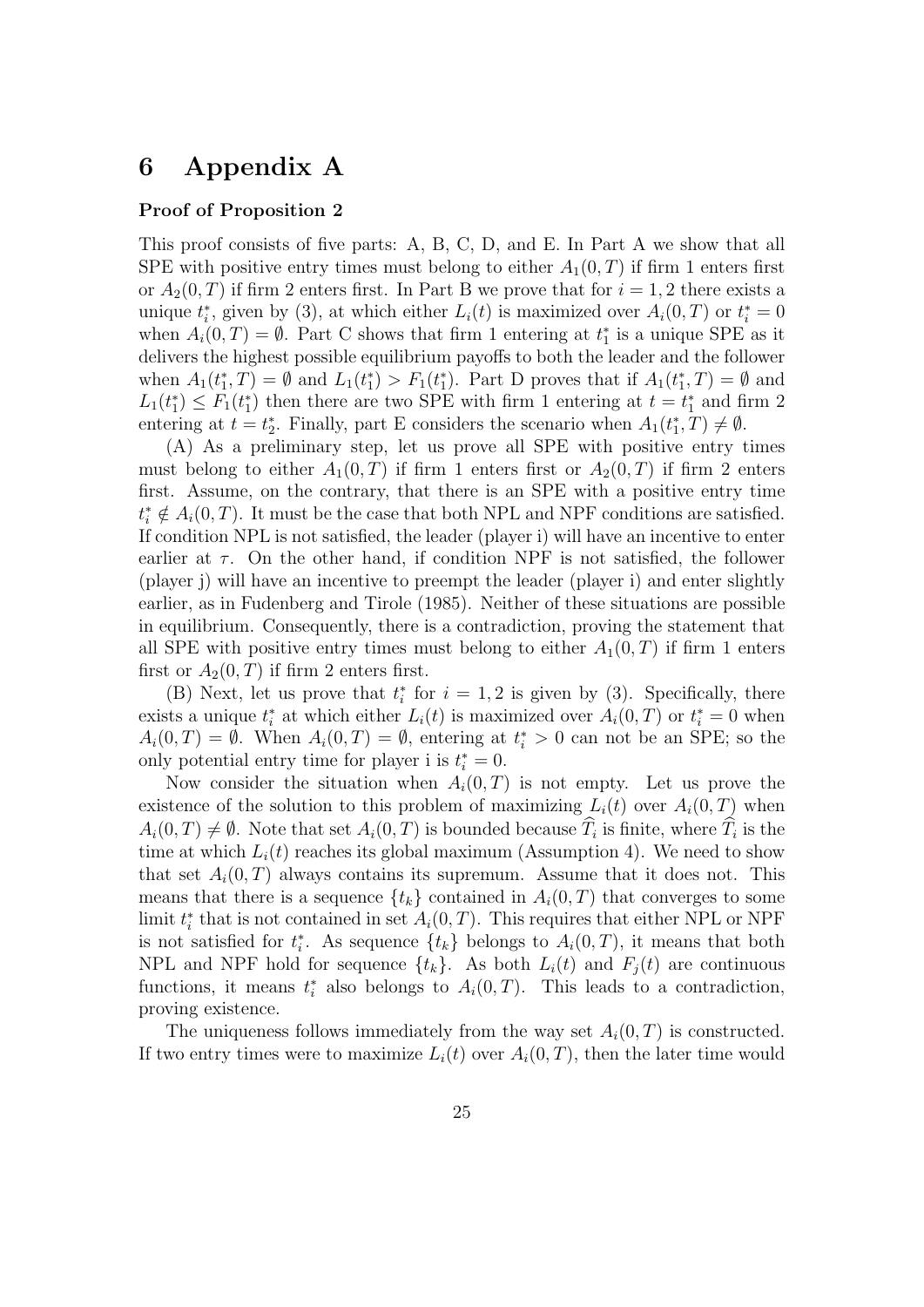not belong to  $A_i(0,T)$ .

Next, let us show that if  $t_i^* = \arg \max_{t \in A_i(0,T)} L_i(t)$ , it is also the case that  $t_i^* =$  $\arg \max_{i} A_i(0, T)$  when  $A_i(0, T) \neq \emptyset$ . Assume the opposite that  $t_i^* \neq \arg \max_{i} A_i(0, T)$ .  $t$  to the contract of the contract of the contract of the contract of the contract of the contract of the contract of the contract of the contract of the contract of the contract of the contract of the contract of the co If  $t_i^*$  <  $\arg \max_i A_i(0,T)$ , then  $t_i^*$  does not maximize the leader's payoff over t  $A_i(0,T)$ . If  $t_i^*$  >  $\arg \max_t A_i(0,T)$ ,  $t_i^*$  does not belong to  $A_i(0,T)$ . Both situations lead to a contradiction. We have now shown that  $t_i^* = \arg \max_t A_i(0, T)$ , concluding the proof of Part B.

(C) Next, we prove that firm 1 entering at  $t_1^*$  given by (3) is a unique SPE when  $A_1(t_1^*,T) = \emptyset$  and  $L_1(t_1^*) > F_1(t_1^*)$ . Note that in this case  $t_1^* > t_2^*$ . First, in part A we proved that there is no equilibrium with entry time  $\tau > t_1^*$ .

Second, let us prove that firm 1 entering at  $t_1^*$  is an SPE. In part B we proved that  $t_1^*$  maximizes  $L_1(t)$  over  $A_1(0,T)$ . This means the leader gets the highest possible equilibrium payoff and has no incentive to deviate. The follower has no incentive to deviate as well as  $t_1^*$  belongs to  $A_1(0,T)$  and  $A_1(t_1^*,T) = \emptyset$ .

Third, let us prove that there is no equilibrium with entry time of firm  $1 \tau < t_1^*$ . As  $t_1^* \in A_1(0,T)$ , entering at  $t < t_1^*$  is strictly dominated by entering at  $t_1^*$ .

Third, let us prove that firm 1 entering at  $t_1^*$  is an SPE. In part B we proved that  $t_1^*$  maximizes  $L_1(t)$  over  $A_1(0,T)$ . This means the leader gets the highest possible equilibrium payoff and has no incentive to deviate. The follower has no incentive to deviate as well as  $t_1^*$  belongs to  $A_1(0,T)$  and  $A_1(t_1^*,T) = \emptyset$ .

Finally, let us prove that there is no SPE with firm 2 entering at any  $t$ . Part A guarantees that entering at  $t > t_2^*$  can not be an SPE. The follower also has no incentive to enter at  $t \leq t_2^* < t_1^*$  as  $t_1^*$  belongs to  $A_1(0,T)$ , which means NPF condition is satisfied and for firm 2 waiting dominates entering.

(D) Let us prove that if  $A_1(t_1^*, T) = \emptyset$  and  $L_1(t_1^*) \leq F_1(t_1^*)$  then there are two SPE with firm 1 entering at  $t = t_1^*$  and firm 2 entering at  $t = t_2^*$ . Consider an SPE where firm i is the leader and firm j is the follower  $(i, j = 1, 2 \text{ and } i \neq j)$ .

First, given  $t_i^* \in A_i(0,T)$ , if the follower deviates by entering at some time  $\tau < t_i^*$ , it will get a payoff of  $L_j(\tau) < F_j(t_i^*)$ . If it deviates by entering at  $t_i^*$ , it will get a payoff of  $(L_j(t_i^*) + F_j(t_i^*))/2$ , which is less than  $F_j(t_i^*)$ . If the follower enters at  $t > t_i^*$ , there will be no change to the equilibrium outcome. Consequently, there is no profitable deviation for the follower.

Second, in part A we proved that there is no equilibrium with the leader entering at  $\tau > t_i^*$ . Given  $t_i^* \in A_i(0,T)$ , if the leader deviates by entering earlier at some time  $\tau < t_i^*$ , it will get a payoff of  $L_i(\tau) < L_i(t^*)$ . There is no profitable deviation for the leader.

There is no other equilibria as entering at  $t_i^*$  dominates entering at any other time. Consequently, we have proved that there are two equilibria.

(E) Let us first consider case (b) when  $A_1(t_1^*,T) \neq \emptyset$ ,  $A_2(t_2^*,t_1^*) = \emptyset$  and  $t_2^* = \overline{T}_2$ .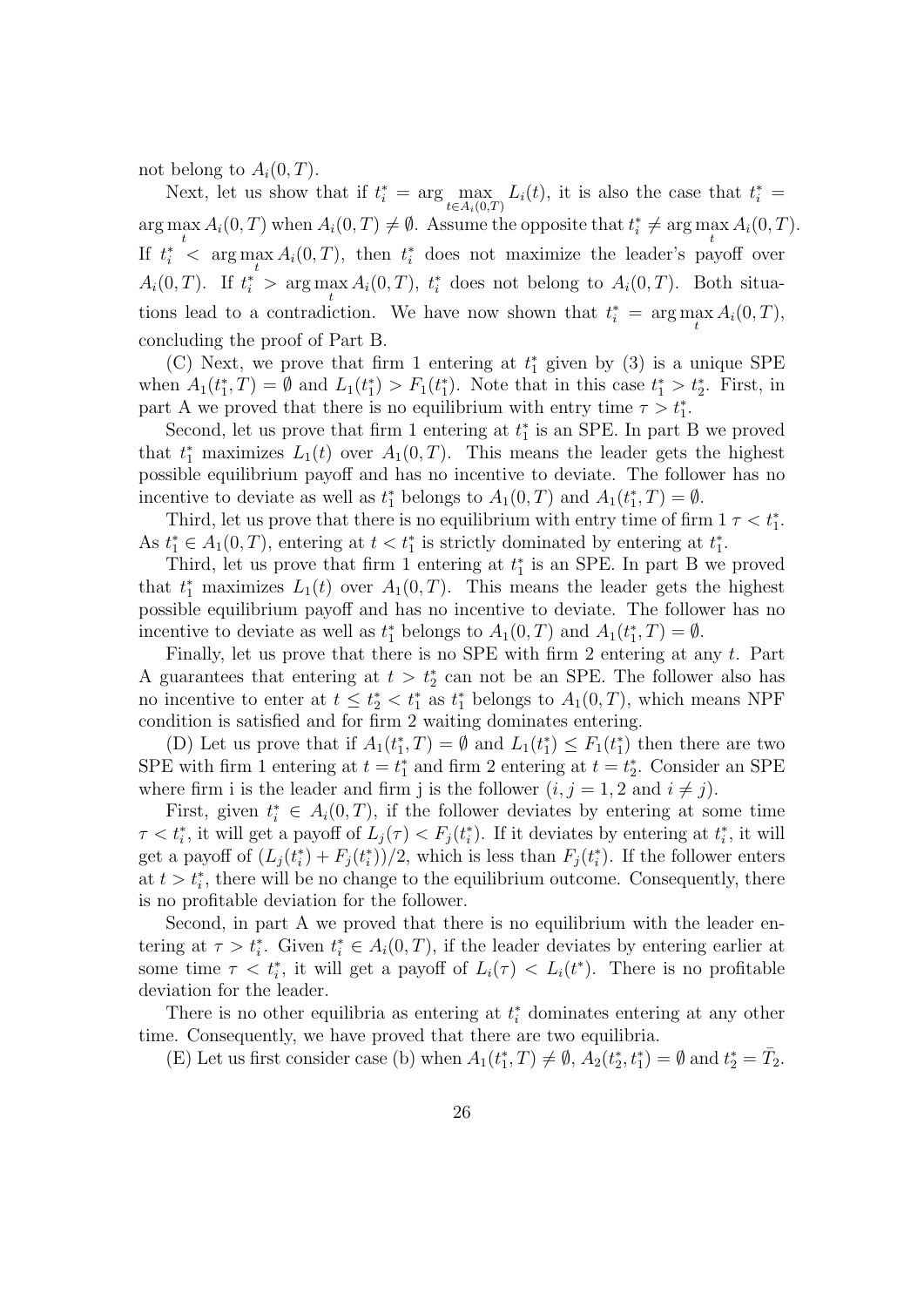In this scenario in comparison to (D),  $A_1(t_1^*,T) \neq \emptyset$ . This means firm 1 entering at  $t = t_1^*$  can not be an equilibrium as at  $t_1^*$  firm 1 has an incentive to wait; firm 2 will have incentive to block firm 1's entry. Note also that for the same reason as in part (D), entering by either firm i at any other time than  $t_i^*$  can not be an SPE. Consequently, there is only the remaining SPE with firm 2 entering at  $t = t_2^*$ .

Consider instead case (c) when  $A_1(t_1^*, T) \neq \emptyset$  and  $A_2(t_2^*, t_1^*) \neq \emptyset$ . In this case in comparison with case (b), neither entering by firm 1 at  $t_1^*$  nor entering by firm 2 at  $t_2^*$  can be an equilibrium. Firm 1 has strong incentives to enter even earlier (and block firm 2's entry) as firm 2 has incentives to wait at  $t_2^*$ . Consequently, there is an SPE with firm 1 entering at  $t_1^{**}$ . This equilibrium is unique for the same reasons as in case (b).

Finally consider 3 (a) when  $A_1(t_1^*,T) \neq \emptyset$ ,  $A_2(t_2^*,t_1^*) = \emptyset$  and  $t_2^* < \overline{T}_2$ . In this case it must be that  $t_2^* = T_1$ , which in turn imply that  $L_1(\widehat{T}_2) > F_1(\widehat{T}_2)$  and  $L_2(\widehat{T}_2) < F_2(\widehat{T}_2)$ . There is no pure strategy equilibrium as at  $\widehat{T}_2$  firm 1's best response to entry by firm 2 is to enter slightly earlier. Firm 2 would prefer to follow if firm 1 enters, but if it does so, firm 1 would also have an incentive to wait, as its leader's payoff is increasing at this time. This observation concludes the proof of the Proposition.  $\Box$ 

#### Proof of Result 1

First, consider the change in firm 1's leader payoff. If the original SPE satisfies  $A_1(t_1^*,T) = \emptyset$  and  $L_1(t_1^*) > F_1(t_1^*)$  then there is a unique SPE with firm 1 entering at  $t = t_1^*$ . All technology improvement is collected by the first firm.

If the original SPE is of the second-mover advantage type,  $A_1(t_1^*,T) = \emptyset$  and  $L_1(t_1^*) \leq F_1(t_1^*)$ , then the following two situations are possible. If  $\Delta \leq L_1(t_1^*)$  –  $F_1(t_1^*)$  then both original second-mover advantage equilibria still exist. On the other hand, if  $\Delta > L_1(t_1^*) - F_1(t_1^*)$  then only SPE with firm 1 entering at  $t = t_1^*$ remains. Neither of these situations lead to decrease in the time of entry.

Consider now the scenario with  $A_1(t_1^*,T) \neq \emptyset$ .

Second, consider the change in firm 2's leader payoff.

This concludes the proof of this Result.  $\square$ 

#### Proof of Result 2

A similar logics applies as in Result 1.  $\square$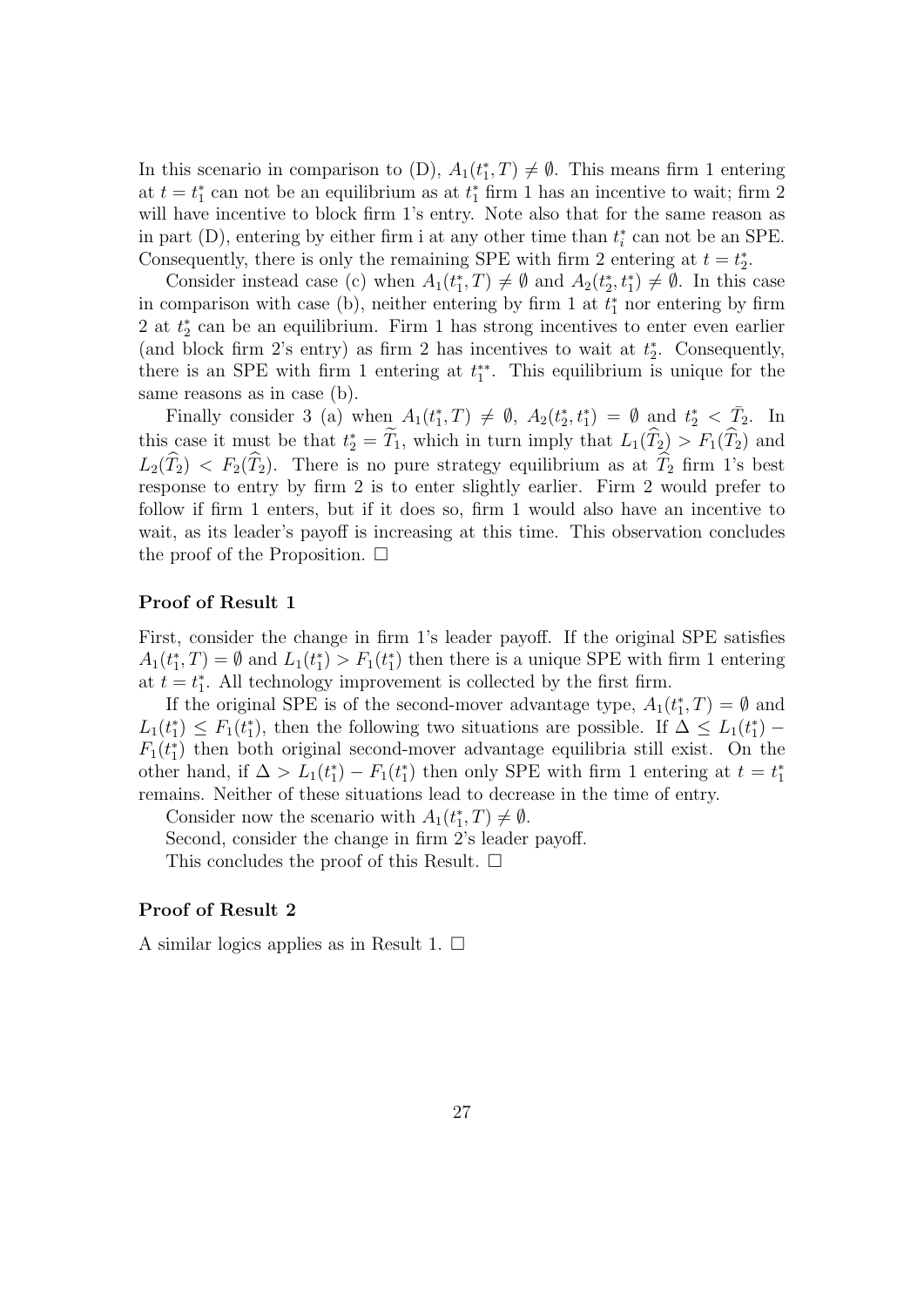# References

- M. Alipranti, C. Milliou, and E. Petrakis. Timing of technology adoption and product market competition. International Journal of Industrial Organization, 29:513–523, 2011.
- M. Alipranti, C. Milliou, and E. Petrakis. On vertical relations and the timing of technology adoption. Journal of Economic Behavior and Organization, 120: 117–129, 2015.
- Axel Anderson, Lones Smith, and Andreas Park. Rushes in large timing games. Econometrica, 85(3):871–913, 2017.
- Rossella Argenziano and Philipp Schmidt-Dengler. Inefficient entry order in preemption games. Journal of Mathematical Economics, 48(6):445–460, 2012.
- Rossella Argenziano and Philipp Schmidt-Dengler. Competition, timing of entry and welfare in a preemption game. Economics Letters, 120(3):509–512, 2013.
- Rossella Argenziano and Philipp Schmidt-Dengler. Clustering in n-player preemption games. Journal of the European Economic Association, 12(2):368–396, 2014.
- Francis Bloch, Simona Fabrizi, and Steffen Lippert. Learning and collusion in new markets with uncertain entry costs. Economic Theory, 58(2):273–303, 2015.
- Catherine Bobtcheff and Thomas Mariotti. Potential competition in preemption games. Games and Economic Behavior, 75:53–66, 2012.
- Prajit K. Dutta, Saul Lach, and Aldo Rustichini. Better late than early: vertical differentiation in the adoption of a new technology. The Journal of Economics and Management Strategy, 4:449–460, 1995.
- Glenn Ellison and Sara Fisher Ellison. Strategic entry deterrence and the behavior of pharmaceutical incumbents prior to patent expiration. American Economic Journal: Microeconomics, 3(February):1–36, 2011.
- Drew Fudenberg and Jean Tirole. The fat-cat effect, the puppy-dog ploy, and the lean and hungry look. American Economic Review, 74(2):361366, 1984.
- Drew Fudenberg and Jean Tirole. Preemption and rent equalization in the adoption of new technology. The Review of Economic Studies, 52(3):383–401, 1985.
- Drew Fudenberg and Jean Tirole. Game Theory. Cambridge: MIT Press, 1991.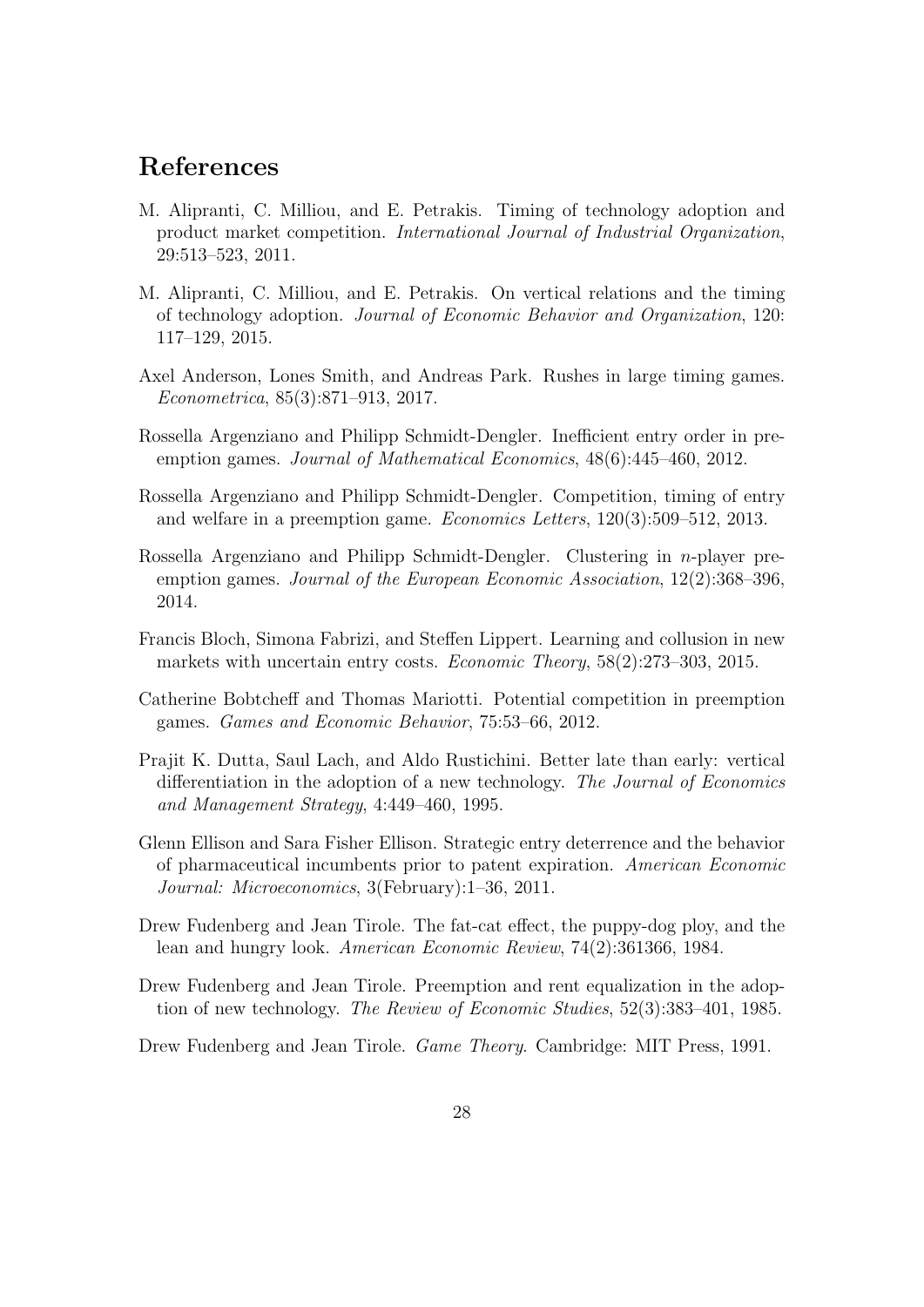- Alberto Galasso and Mihkel Tombak. Switching to green: The timing of socially responsible innovation. Journal of Economics & Management Strategy, 23(3): 669–691, 2014.
- Ricard Gil, Jean-Francois Houde, and Yuya Takahashi. Preemptive entry and technology diffusion in the market for drive-in theaters. 2015.
- Kenneth Hendricks. Reputations in the adoption of a new technology. International Journal of Industrial Organization, 10(4):663–677, 1992.
- H.A. Hopenhayn and F. Squintani. Preemption games with private information. Review of Economic Studies, 78(2):667–692, 2011.
- Heidrun Hoppe. Second-mover advantages in the strategic adoption of new technology under uncertainty. International Journal of Industrial Organization, 18 (2):315–338, 2000.
- Heidrun Hoppe. The timing of new technology adoption: theoretical and empirical evidence. The Manchester School, 70(1):56–76, 2002.
- Heidrun Hoppe and Ulrich Lehmann-Grube. Second-mover advantages in dynamic quality competition. Journal of Economics & Management Strategy,  $10(3):419-$ 433, 2001.
- Heidrun Hoppe and Ulrich Lehmann-Grube. Innovation timing games: a general framework with applications. Journal of Economic Theory, 121:30–50, 2005.
- Michael Katz and Carl Shapiro. R and D rivalry with licensing or imitation. The American Economic Review, 77(3):402–420, 1987.
- Andreas Park and Lones Smith. Caller number five and related timing games. Theoretical Economics, 3:231–256, 2005.
- Jennifer Reinganum. On the diffusion of new technology: A game-theoretic approach. Review of Economic Studies, 153:395–406, 1981a.
- Jennifer Reinganum. Market structure and the diffusion of new technology. Bell Journal of Economics, 153:618–624, 1981b.
- Michael Riordan. Regulation and preemptive technology adoption. RAND Journal of Economics, 23(3):334–349, 1992.
- Philipp Schmidt-Dengler. The timing of new technology adoption: The case of mri. 2006.